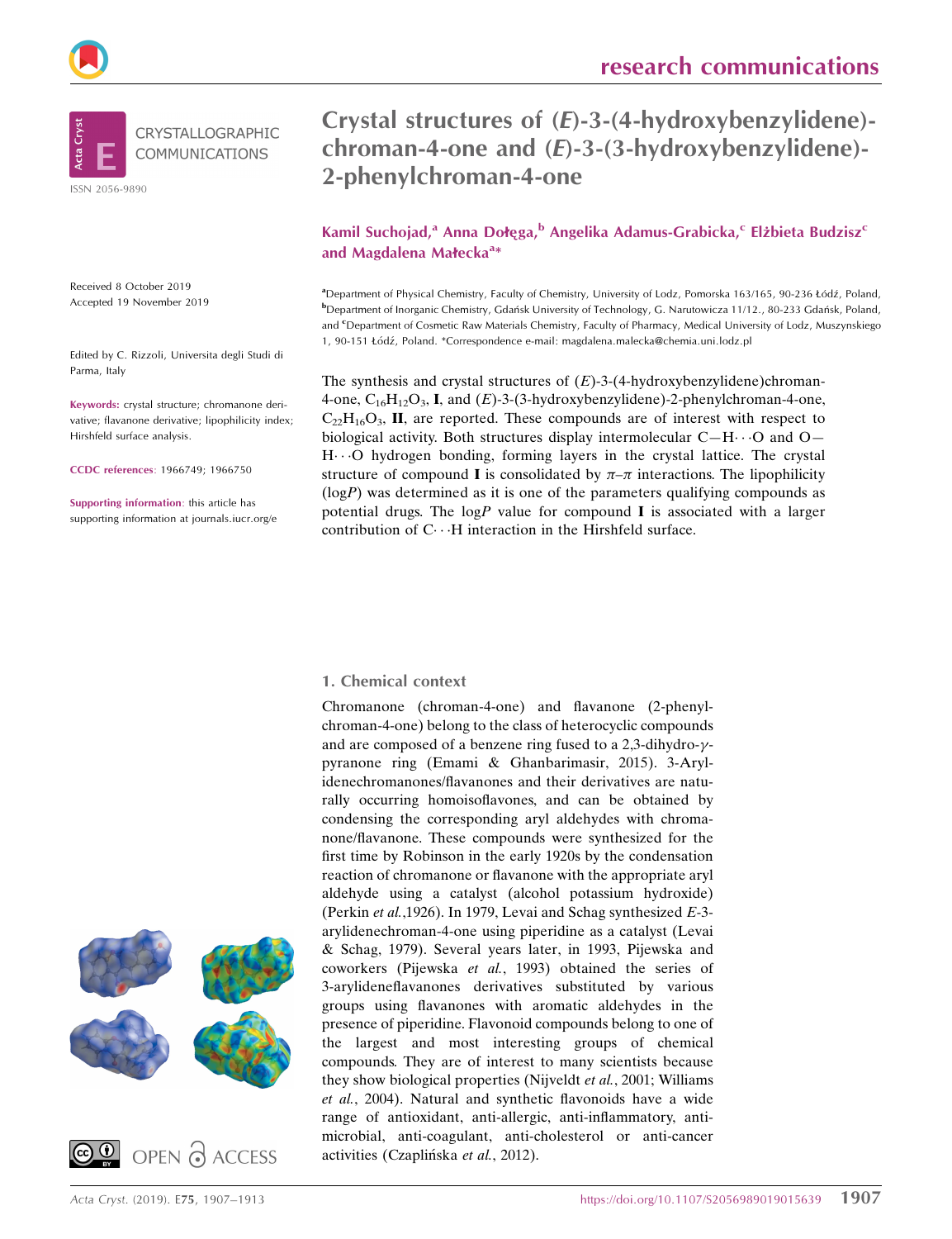# research communications



#### 2. Structural commentary

The molecular structures of I and II are shown in Fig. 1. The main chroman skeleton of each molecule consists of a benzene ring fused with a pyran ring. In position 3 of the chroman moiety, a para-hydroxybenzylidene (I) or a meta-hydroxybenzylidene  $(II)$  substituent is connected to give the *E*-isomer, similar to the previously mentioned structure (Kupcewicz, et  $al$ , 2013). Moreover in compound  $II$ , the chroman moiety is subsituted at position 2 by a phenyl ring. The pyran rings adopt an envelope conformation with puckering parameters  $Q_T = 0.371$  (2)  $\AA$ ,  $\varphi_2 = 233.8$  (4)°,  $\theta_2 = 120.0$  (3)° for **I**, and  $Q_T$  $= 0.423$  (3) Å,  $\varphi_2 = 65.9$  (5)°,  $\theta_2 = 58.5$  (4)° for **II**. The dihedral angles between the hydroxybenzylidene rings and the main chroman skeleton are 47.54 (8) and 69.46 (12) $^{\circ}$ , respectively, for  $I$  and  $II$  (Fig. 2).

#### 3. Supramolecular features

In the crystal packing of I, molecules are connected into layers parallel to the bc plane via  $C-H\cdots O$  and  $O-H\cdots O$ hydrogen bonds (Table 1, Fig. 3). The stability of the layers is further enhanced by  $\pi-\pi$  stacking interactions occurring between the benzene rings fused with the pyran rings and the

Table 1 Hydrogen-bond geometry  $(\AA, \degree)$  for **I**.

| $D-H\cdots A$                   | $D-H$ | $H \cdot \cdot \cdot A$ | $D\cdot\cdot\cdot A$ | $D - H \cdot A$ |
|---------------------------------|-------|-------------------------|----------------------|-----------------|
| $C11 - H11 \cdots O3^1$         | 0.95  | 2.55                    | 3.264(2)             | 132             |
| $C11 - H11 \cdots O3^{ii}$      | 0.95  | 2.52                    | 3.194(2)             | 129             |
| $O3-H3 \cdot O4$ <sup>iii</sup> | 0.84  | 1.85                    | 2.6852(19)           | 172             |
| $C2-H2A\cdots O1iv$             | 0.99  | 2.53                    | 3.397(3)             | 147             |
| $C11 - H11 \cdots O4$           | 0.95  | 2.45                    | 2.818(2)             | 103             |
|                                 |       |                         |                      |                 |

Symmetry codes: (i)  $x - 1$ ,  $-y + \frac{1}{2}$ ,  $z - \frac{1}{2}$ ; (ii)  $x$ ,  $-y + \frac{1}{2}$ ,  $z - \frac{1}{2}$ ; (iii)  $x + 1$ ,  $-y + \frac{1}{2}$ ,  $z + \frac{1}{2}$ ; (iv)  $x - 1$ ,  $y, z$ .

aromatic rings of adjacent hydroxybenzylidene groups (Table 2). In the crystal packing of II, molecules are also linked by  $O-H\cdots O$  and  $C-H\cdots O$  hydrogen bonds (Table 3, Fig. 4) into layers parallel to the ab plane.

#### 4. Database survey

A search of the Cambridge Structural Database (CSD version 5.40, last update November 2018; Groom et al., 2016) using the scheme presented in Fig. 5 found 41 chromanone (Ishikawa et al., 2013a,b; Zimmerman et al., 2015; Marx, Suresh et al., 2007; Katrusiak et al., 1987; Brien et al., 2012; Suresh et al., 2007; Boonsri et al., 2005; Biruntha et al., 2018; Talhi et al., 2016; Wu, Liu et al., 2011; Marx et al., 2008; Cheng et al., 2011; Valkonen et al., 2012; Lepitre et al., 2017; Gopaul, Shaikh, Koorbanally et al., 2012; Gopaul, Koorbanally et al., 2012; Marx, Manivannan et al., 2007; Suresh et al., 2007; Marx et al., 2008; Hassaine et al., 2016; Chantrapromma et al., 2006; Zhang et al., 2012; Augustine et al., 2008; Gopaul, Shaikh, Ramjugernath et al., 2012; Gopaul & Koorbanally, 2012; Zhang et al., 2013) and four flavanone structures (Zhong et al., 2013; Kupcewicz et al., 2013; Wu, Zeng et al., 2011; Monserrat et al., 2013). In the flavanone structures, the phenyl substituent at the C2 position is always nearly perpendicular to the chroman moiety, with the



Figure 1

The molecular structures of compounds  $I$  and  $II$  with displacement ellipsoids drawn at the 50% probability level.



Figure 2 Overlay of compound  $I$  (green) and compound  $II$  (red).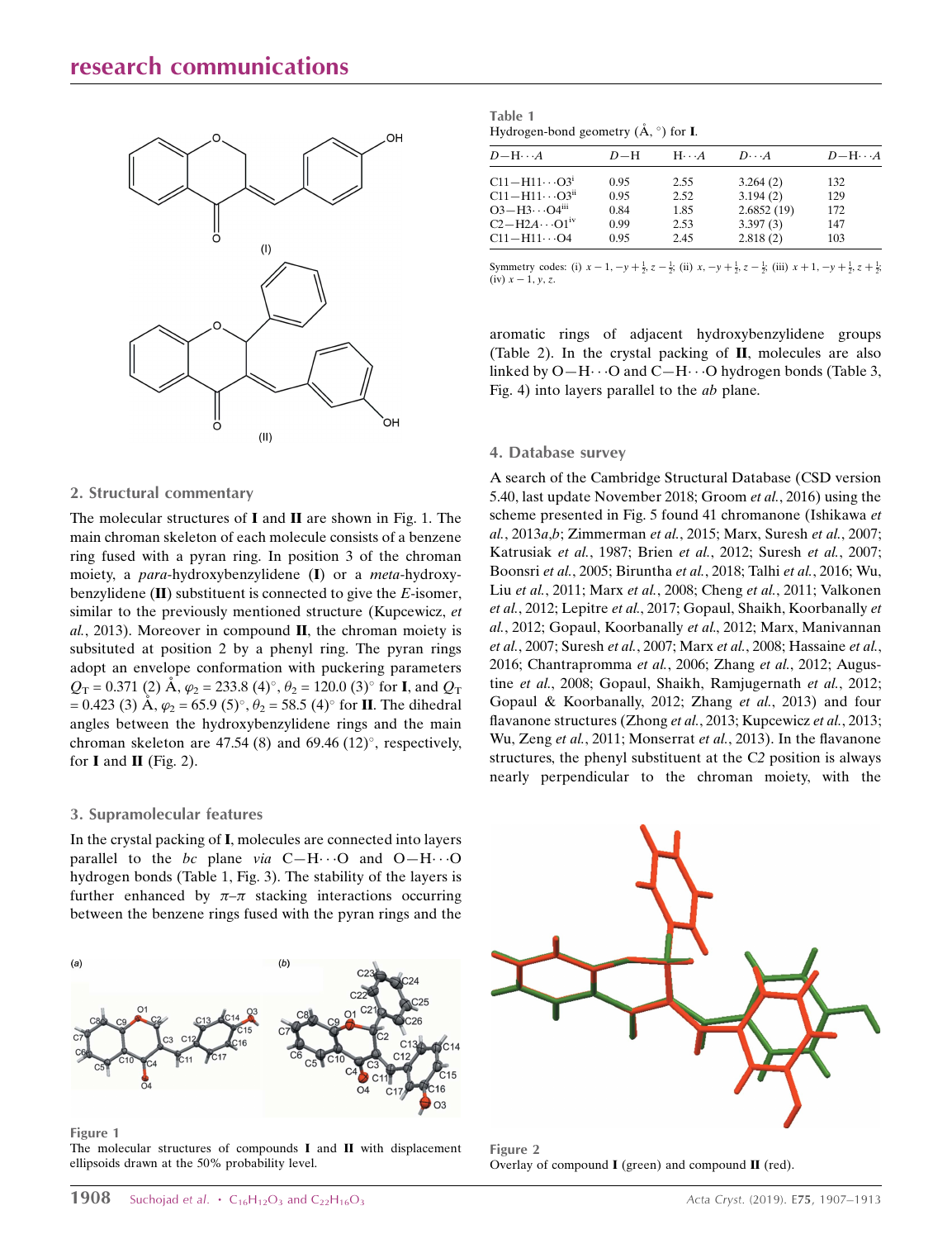$H.C.$ 

#### Table 2 Geometrical parameters ( $\AA$ ,  $\degree$ ) for the  $\pi-\pi$  stacking interactions for compound **I**.

 $Cg(1)$  and  $Cg(2)$  are the centroids of the C5–C10 and C12–C17 rings, respectively;  $\alpha$  refers to the dihedral angle between planes (I) and (J);  $\beta$  refers to the angle between the  $Cg(I)$ )–Cg(J) vector and normal to plane (I);  $\gamma$  refers to the angle between the  $Cg(I)$ )–Cg(J) vector and normal to plane (J).

|                         | $Cg(I)\cdots Cg(J)$ | $Cg(I)$ Perp | $Cg(J)$ Perp | α        |      |      |
|-------------------------|---------------------|--------------|--------------|----------|------|------|
| $Cg(1)\cdots Cg(1)^{1}$ | 3.8508(13)          | 3.5260(9)    | $-3.5259(9)$ | 0.03(10) | 23.7 | 23.7 |
| $Cg(1)\cdot Cg(1)^n$    | 3.8512(13)          | 3.5260(9)    | $-3.5262(9)$ | 0.03(10) | 23.7 | 23.7 |
| $Cg(2)\cdots Cg(2)^{1}$ | 3.8510(13)          | 3.3739(8)    | $-3.3738(8)$ | 0.03(10) | 28.8 | 28.8 |
| $Cg(2)\cdot Cg(2)^n$    | 3.8510(13)          | 3.3740(8)    | $-3.3738(8)$ | 0.03(10) | 28.8 | 28.8 |

Symmetry codes: (i)  $-1 + x$ , y, z; (ii)  $1 + x$ , y, z.

Table 3

| Hydrogen-bond geometry $(\AA, \circ)$ for II. |  |  |  |  |
|-----------------------------------------------|--|--|--|--|
|-----------------------------------------------|--|--|--|--|

| $D - H \cdots A$                             | $D-H$ | $H\cdots A$ | $D\cdot\cdot\cdot A$ | $D-H\cdots A$ |
|----------------------------------------------|-------|-------------|----------------------|---------------|
| $O3 - H3 \cdot O4$ <sup>1</sup>              | 0.84  | 1.89        | 2.728(3)             | 172           |
| $C17 - H17 \cdots Q4^{i}$                    | 0.95  | 2.49        | 3.184(4)             | 130           |
| $C6 - H6 \cdot \cdot \cdot O3$ <sup>ii</sup> | 0.95  | 2.45        | 3.265(4)             | 143           |
| $C11 - H11 \cdots O4$                        | 0.95  | 2.43        | 2.807(3)             | 103           |



Symmetry codes: (i)  $-x + 1$ ,  $-y + 1$ ,  $-z + 1$ ; (ii)  $x + 1$ ,  $y - 1$ , z.



Figure 5

Figure 3

H<sub>11</sub> Partial packing of compound I showing the  $O-H \cdot \cdot O$  (blue dotted lines) and  $C-H \cdot \cdot \cdot O$  (cyan dotted lines) hydrogen-bonding network.

C<sub>11</sub>



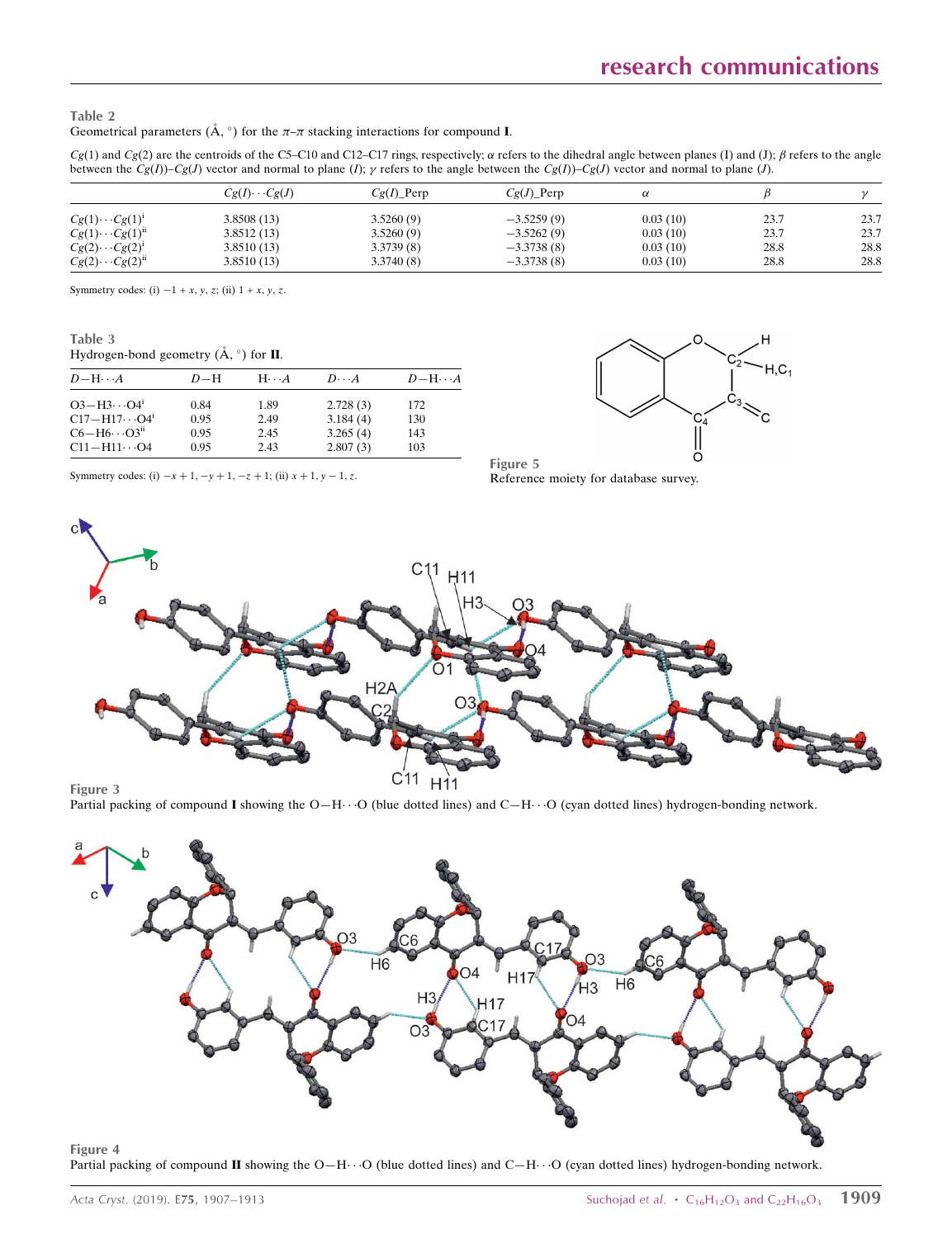



View of the three-dimensional Hirshfeld surfaces of the title compounds plotted over  $d_{\text{norm}}$  (left) and shape-index (right); first row: compound I, second row: compound II.

 $C(phen) - C2 - C3 - C4$  torsion angle in the range 82.44– 107.90. In both chromanone and flavanone structures, the pyran ring adopts a slightly distorted envelope conformation. In the 41 chromanone derivatives, the bond distances and angles within the chroman moiety are in good agreement with those found in compound I.

### 5. Experimental and theoretical lipophilicity of compounds I and II

Lipophilicity is one of the descriptors that is currently used in the design of new drugs and in assessing the activity of medicinal substances (Jóźwiak et al., 2001). Most often, the increase in lipophilicity increases the biological activity of compounds as a result of the affinity of substances with biological membranes and better permeability (Dołowy, 2009). However, a further increase in lipophilicity results in greater affinity for lipids and hinders the transport of compound molecules through the aqueous phase. That is why it is important to choose substances with optimal hydrophobic and hydrophilic properties and partition coefficient logP (Dołowy, 2009).

The experimental lipophilicity ( $log P$ ) of compounds **I** and **II** was determined using the RP–TLC method. The values of logP obtained are 2.95 and 3.98, respectively for I and II, the difference being due to the different, bulky substituent at the C2 position of the pyran ring. The theoretical values of lipophilicity (miLogP) also show the same trend, the value for compound **I** is lower (miLog $P = 3.14$ ) than that for compound II (miLog $P = 4.70$ ). This is in agreement with the values previously reported for similar arylidenochromanone/flavanone derivatives (Adamus-Grabicka et al., 2018). The theoretical values of lipophilicity were calculated using the online Molinspiration Cheminformatics software (http://www.molinspiration.com). According to the 'rule of five' proposed by Lipinski et al.  $(2001)$ , compounds **I** and **II** may be potential anti-cancer drugs, the most important parameters according to Lipinski being the  $log P$  value ( $log P < 5$ ) and molar mass  $(< 500$  Da).

### 6. Hirshfeld surface analysis and lipophilicity index versus C...H contact

As the Hirshfeld surface (HS) analysis may provide useful descriptors for QSAR study (Kupcewicz, et al., 2016) and the lipophilicity parameter in biologically active compounds is associated with the contribution of intermolecular interactions to the Hirshfeld surface (Małecka & Budzisz, 2014), we generated the Hirshfeld surfaces (Hirshfeld, 1977; Spackman & Jayatilaka, 2009) using the CrystalExplorer program (Turner et al., 2017) for chromone and flavanone derivatives for which the lipophilicity parameters are available, i.e. compound I, II, 3-(4-chlorobenzylidene)-2-phenyl-2,3-dihydro-4H-chromen-4-one (III; Kupcewicz et al., 2013), (E)-3- (4-N,N-diethylaminobenzylidene)chroman-4-one (IV; Adamus-Grabicka et al., 2018) and  $(E)$ -3-(4-N,N-diethylaminobenzylidene)-2-phenylchroman-4-one (V; Adamus-Grabicka et al., 2018).

The Hirshfeld surfaces were mapped over  $d_{\text{norm}}$  (Fig. 6). The red, white and blue regions visible on the  $d_{\text{norm}}$  surfaces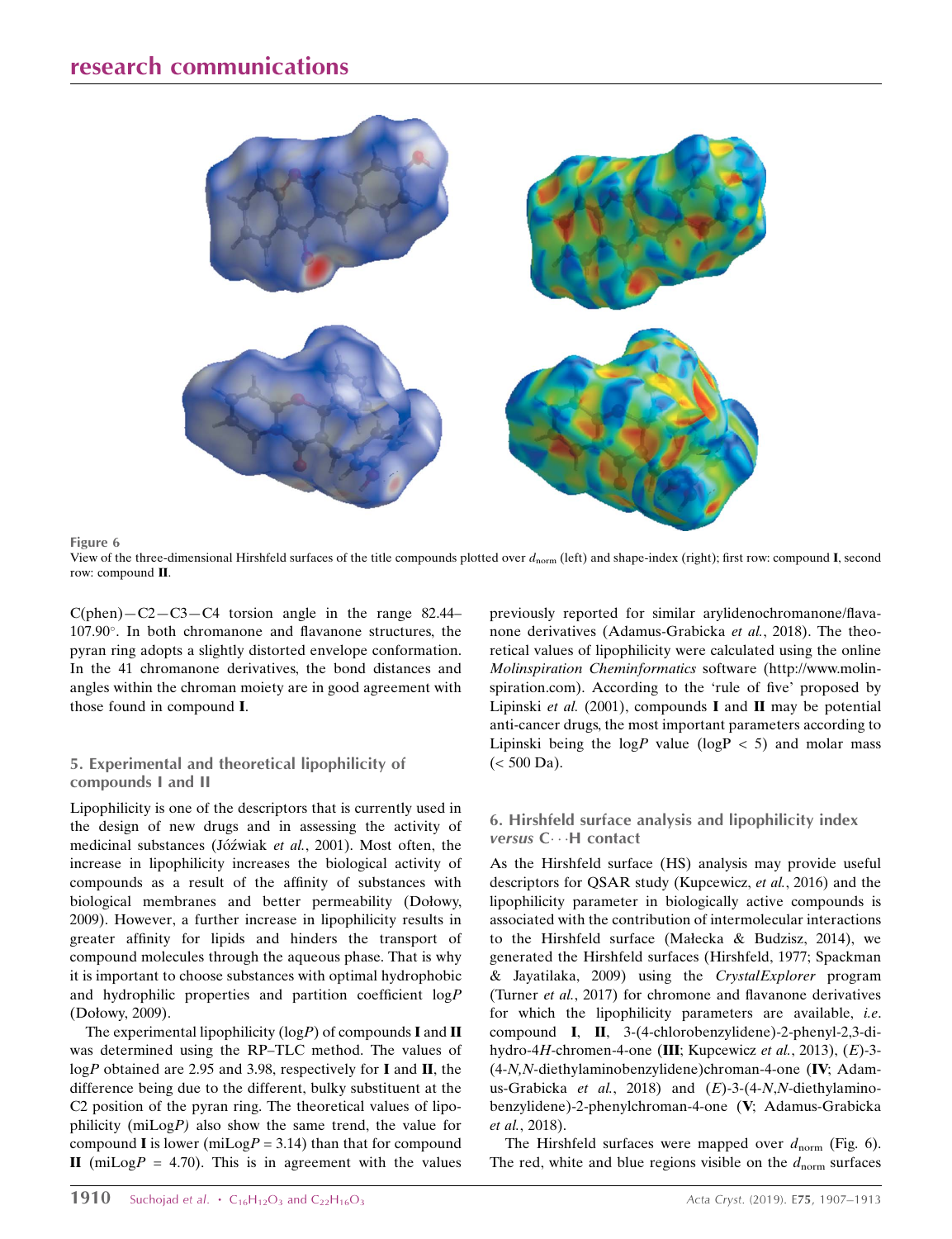

Figure 7

Fingerprint plots of the title compounds; full Hirshfeld surface (left) and delineated into  $H \cdots O$ ,  $H \cdots C$ ,  $C \cdots C$ , and  $H \cdots H$  contacts, showing the percentage contributions of the contacts to the total Hirshfeld surface area of the molecules. First row: compound I; second row: compound II; third row:  $3-(4-chlorobenzylidene)-2-phenyl-2,3-dihydro-4H-chromen-4-one$  (Kupcewicz et al., 2013); fourth row:  $(E)-3-(4-N,N-diethylaminobenzyl-1)$ idene)chroman-4-one (Adamus-Grabicka et al., 2018); fifth row: (E)-3-(4-N,N-diethylaminobenzylidene)-2-phenylchroman-4-one (Adamus-Grabicka et al., 2018).

indicate contacts with distances shorter, longer and equal to the van der Waals radii. The decomposition of the HS into 2D fingerprint plots for particular contacts is presented in Fig. 7, together with the relative percentage of contributions of different contacts. The dominant interaction in all derivatives is the  $H \cdots H$  interaction. The contribution to the Hirshfeld surface is in the range 39.2– 55.5% for III and V. Comparing

the  $C \cdots C$  contacts, we can observe a large spread of percentage contribution ranging from  $0.3\%$  for V to  $13.1\%$  for compound **I**. This is also reflected in the presence of  $\pi-\pi$ stacking interactions observed in compound I (Table 2).

As in our previous studies (Małecka et al., 2014; Kupcewicz et al., 2103), we found a relationship between the  $log P$  value and the fraction of the Hirshfeld surface covered by different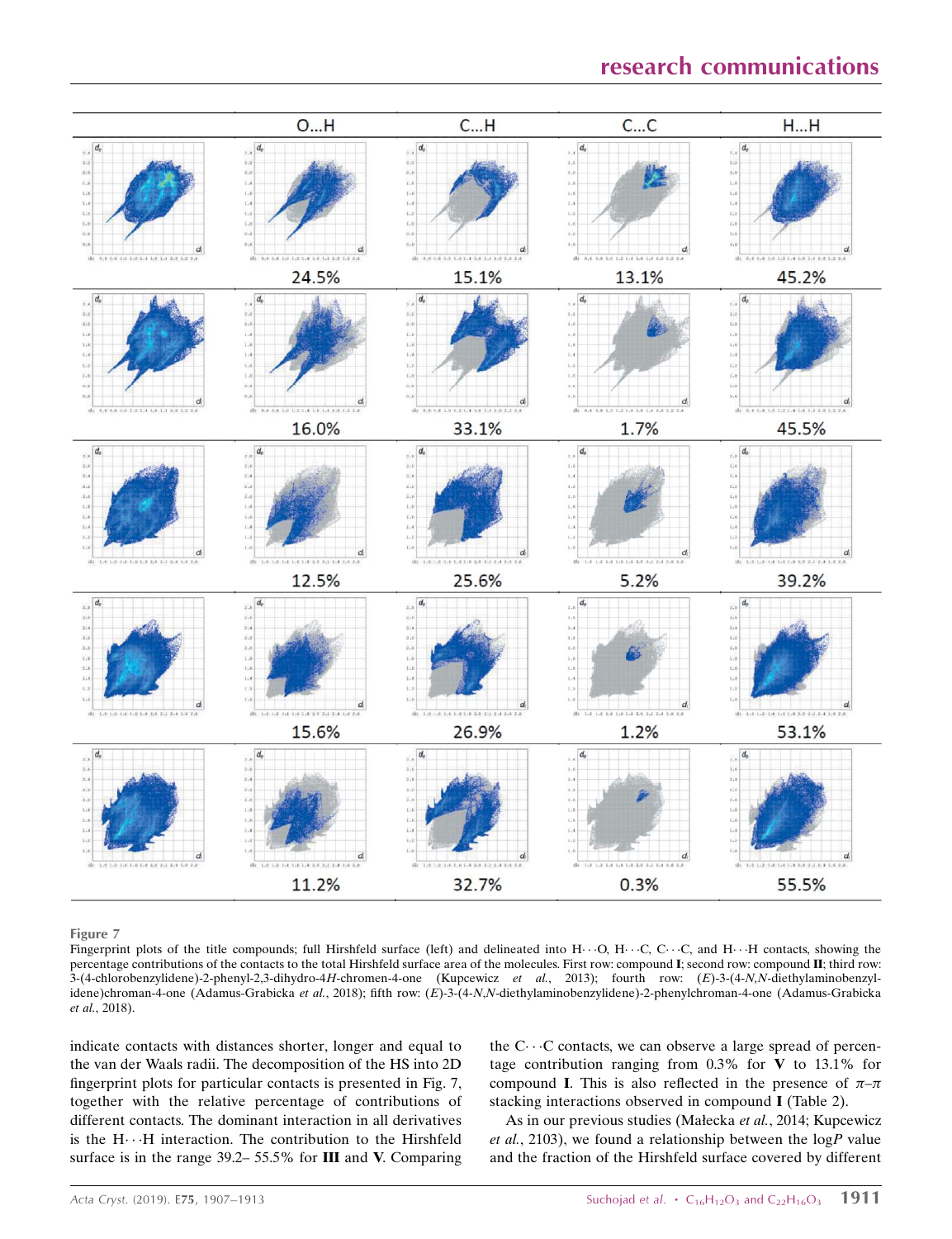# research communications

Table 4 Experimental details.

|                                                                             |                                       | $\mathbf{I}$                                |
|-----------------------------------------------------------------------------|---------------------------------------|---------------------------------------------|
| Crystal data                                                                |                                       |                                             |
| Chemical formula                                                            | $C_{16}H_{12}O_3$                     | $C_{22}H_{16}O_3$                           |
| $M_{\rm r}$                                                                 | 252.27                                | 328.37                                      |
| Crystal system, space group                                                 | Monoclinic, $P21/c$                   | Triclinic, $P\overline{1}$                  |
| Temperature (K)                                                             | 120                                   | 120                                         |
| $a, b, c$ (A)                                                               | 3.8510 (2), 22.2541 (11), 13.7837 (9) | $5.3969(6)$ , 11.6576 $(16)$ , 12.944 $(2)$ |
|                                                                             | 90, 96.766 (5), 90                    | 91.992 (12), 98.282 (10), 97.568 (10)       |
| $\alpha, \beta, \gamma$ (°)<br>$V(A^3)$                                     | 1173.04 (11)                          | 797.68 (19)                                 |
| Z                                                                           | $\overline{4}$                        | $\overline{2}$                              |
| Radiation type                                                              | Mo $K\alpha$                          | Mo $K\alpha$                                |
| $\mu$ (mm <sup>-1</sup> )                                                   | 0.10                                  | 0.09                                        |
| Crystal size (mm)                                                           | $0.4 \times 0.2 \times 0.1$           | $0.8 \times 0.2 \times 0.05$                |
| Data collection                                                             |                                       |                                             |
| Diffractometer                                                              | <b>STOE IPDS 2T</b>                   | <b>STOE IPDS 2T</b>                         |
| Absorption correction                                                       |                                       |                                             |
| No. of measured, independent and<br>observed $[I > 2\sigma(I)]$ reflections | 7027, 2413, 1618                      | 6849, 3281, 1804                            |
| $R_{\rm int}$                                                               | 0.050                                 | 0.077                                       |
| $(\sin \theta/\lambda)_{\text{max}}$ $(\AA^{-1})$                           | 0.628                                 | 0.628                                       |
| Refinement                                                                  |                                       |                                             |
| $R[F^2 > 2\sigma(F^2)], wR(F^2), S$                                         | 0.048, 0.115, 1.03                    | 0.068, 0.200, 0.94                          |
| No. of reflections                                                          | 2413                                  | 3281                                        |
| No. of parameters                                                           | 173                                   | 228                                         |
| H-atom treatment                                                            | H-atom parameters constrained         | H-atom parameters constrained               |
| $\Delta \rho_{\text{max}}$ , $\Delta \rho_{\text{min}}$ (e $\AA^{-3}$ )     | $0.19, -0.19$                         | $0.23, -0.29$                               |

Computer programs: X-AREA and X-RED32 (Stoe & Cie, 2002), SHELXT (Sheldrick, 2015a), SHELXL2014/7 (Sheldrick, 2015b) and publCIF (Westrip, 2010).

intermolecular interactions. The increase of  $log P$  corresponds in fact to increasing the  $C \cdot \cdot H$  contribution in the Hirshfeld surface. Furthermore, for compounds I–V, the contribution of the  $O \cdot \cdot H$  interaction in the Hirshfeld surface is inversely proportional to the value of logP.

#### 7. Synthesis and crystallization

The synthesis of compounds I and II is based on the condensation of chromanone or flavanone with an aryl aldehyde in the presence of piperidine (Fig. 8). Compound I was prepared according to a slightly modified procedure with respect to that described in the literature (Levai & Schag, 1979). A mechanically stirred mixture of chroman-4-one (0.01 mol), p-methoxybenzaldehyde (0.01 mol) and five drops of piperidine was heated at 413 K in an oil bath for four h. The progress of the synthesis was controlled by thin layer chromatography (TLC) using toluene/methanol (9:1  $v/v$ ) as eluent. After cooling the reaction mixture was left for 24 h at room temperature. The solidified product was filtered and crystal-



Figure 8

Scheme of the synthesis of compounds I and II.  $R^1 = H/Ph$ ,  $R^2 = H/OH$ ,  $R^3$ = OH/H, respectively for compound I and II.

lized from methanol. Compound I was obtained as a yellow powder. The isolated solid was further recrystallized by slow evaporation at room temperature of an acetone solution. Yield: 64%, M.p.: 501-502.5 K. MS (ESI<sup>+</sup>):  $m/z$  253.3  $C_{16}H_{12}O_3$  [M+H]<sup>+</sup>. IR (KBr): 3126 (O-H), 2809 (C- $H_{\text{amount}}$ ), 1652 (C=O), 1608, 1578 (C=C), 1164 (C–O–C), 751 (=C-H). <sup>1</sup>H NMR (600 MHz, DMSO- $d_6$ )  $\delta$  (ppm): 5.42  $(1H, s, = CH), 6.86 - 7.86 (8H, m, C-H_{aromat}), 7.87 (2H, d, J_{AB})$  $= 18$  Hz C2-H), 10.12 (1H, s, OH). Analysis calculated for  $C_{16}H_{12}O_3$  ( $M = 252.23$  g mol<sup>-1</sup>) % C: 76.18; % H: 4.81; % O: 19.01. Found % C: 75.3; % H: 5.01; % O: 19.69.

Compound II was synthesized according to the procedure described by Pijewska et al., (1993). A mixture of 2-phenylchroman-4-one (0.01 mol), 3-hydroxybenzaldehyde (0.01 mol) and five drops of piperidine was heated under reflux in an oil bath with mechanical stirring. The reaction proceeded at 413 K for 5 h. The progress of the reaction was controlled by TLC (eluent: toluene/methanol, 9:1  $v/v$ ). After cooling at room temperature, the mixture was dissolved in methanol. After 24 h compound II precipitated as a light-cream fine crystalline powder and was purified by crystallization from methanol. Crystal suitable for X-ray analysis were obtained by slow evaporation of an ethanol solution at room temperature. Yield: 52.4%. M.p.: 482-483 K. MS (ESI<sup>+</sup>):  $m/z$  329.2  $C_{22}H_{16}O_3$  [M+H]<sup>+</sup>. IR (KBr): 3297 (O-H), 3054 (C-H<sub>aromat</sub>), 2351 (C-H<sub>aliph</sub>), 1663 (C=O), 1608, 1590, 1504 (C=C), 1141 (C-O-C), 757 (=C-H). <sup>1</sup>H NMR (600 MHz, DMSO- $d_6$ )  $\delta$  (ppm): 6.57 (1H, s, C2-H), 5.69 (1H, s, =CH), 6.89–7.91 (14H, m, CHaromat), 8.12 (1H, s, OH). Analysis calculated For  $C_{22}H_{16}O_3$  (*M* = 328.19 g mol<sup>-1</sup>) %C: 80.51;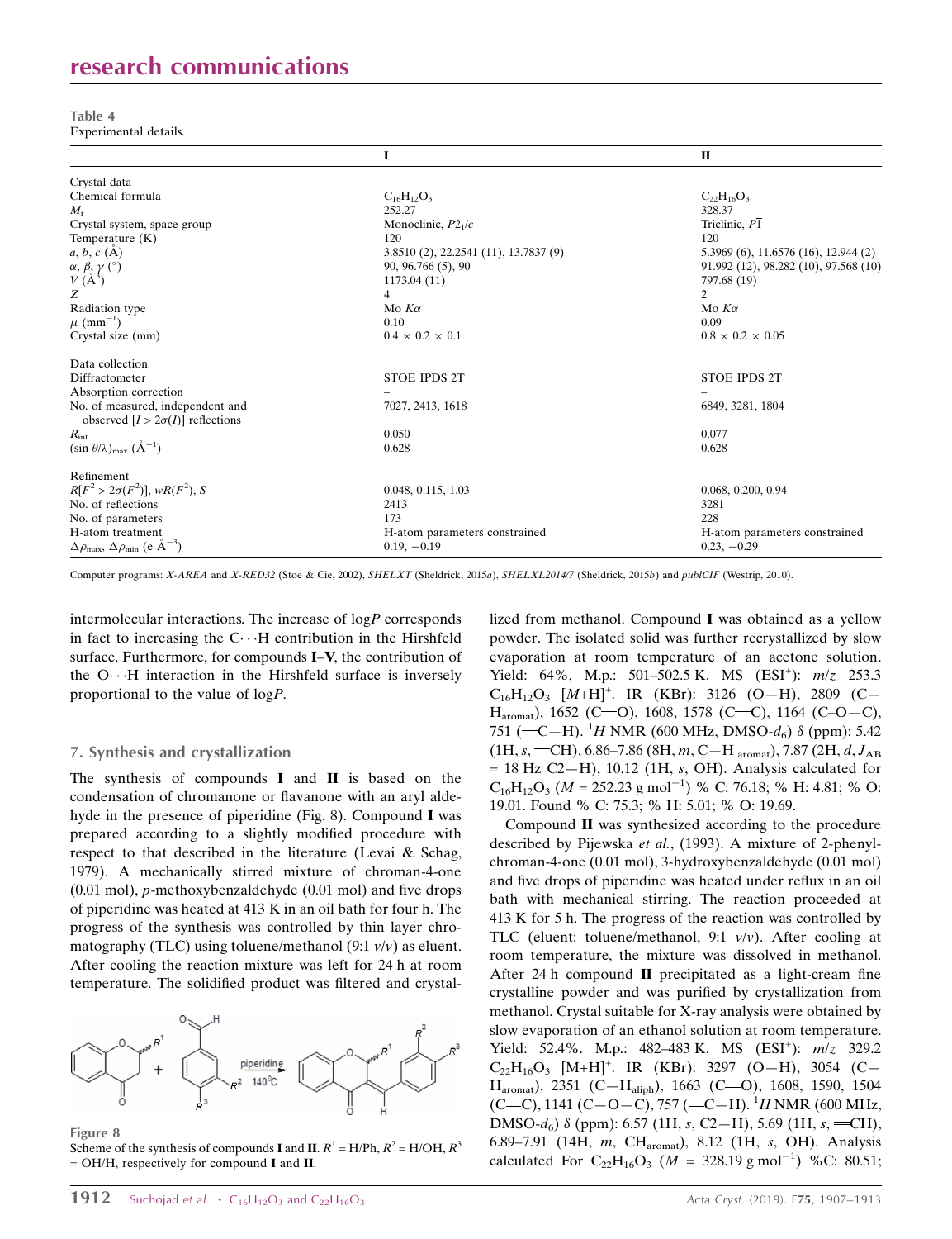#### 8. Refinement

Crystal data, data collection and structure refinement details are summarized in Table 4. All hydrogen atoms were fixed geometrically at calculated positions  $(O-H = 0.84 \text{ Å}, C-H =$ 0.95–0.99 Å) and refined as riding model with  $U_{\text{iso}}(H)$  =  $1.5U_{eq}(O)$  or  $1.2U_{eq}(C)$ . A rotating model was used for the hydroxy groups.

#### Funding information

Funding for this research was provided by: Uniwesytet Łódzki, Uniwersytet Medyczny w Łodzi (grant No. SGB\_148\_Suchojad\_Kamil to K. Suchojad; grant No. 502-03/3-066-02/502-34- 118 to A. Adamus-Grabicka, E. Budzisz).

#### References

- [Adamus-Grabicka, A., Markowicz-Piasecka, M., Ponczek, M. B.,](http://scripts.iucr.org/cgi-bin/cr.cgi?rm=pdfbb&cnor=rz5266&bbid=BB1) [Kusz, J., Małecka, M., Krajewska, U. & Budzisz, E. \(2018\).](http://scripts.iucr.org/cgi-bin/cr.cgi?rm=pdfbb&cnor=rz5266&bbid=BB1) Molecules, 23[, 3172–3188.](http://scripts.iucr.org/cgi-bin/cr.cgi?rm=pdfbb&cnor=rz5266&bbid=BB1)
- [Augustine, T., Vithiya, S. M., Ramkumar, V. & Kanakam, C. C. \(2008\).](http://scripts.iucr.org/cgi-bin/cr.cgi?rm=pdfbb&cnor=rz5266&bbid=BB2) [Acta Cryst.](http://scripts.iucr.org/cgi-bin/cr.cgi?rm=pdfbb&cnor=rz5266&bbid=BB2) E64, o2080.
- [Biruntha, K., Reuben Jonathan, D., Mohamooda Sumaya, U.,](http://scripts.iucr.org/cgi-bin/cr.cgi?rm=pdfbb&cnor=rz5266&bbid=BB3) [Dravida Thendral, E. R. A. & Usha, G. \(2018\).](http://scripts.iucr.org/cgi-bin/cr.cgi?rm=pdfbb&cnor=rz5266&bbid=BB3) IUCrData, 3, [x181273.](http://scripts.iucr.org/cgi-bin/cr.cgi?rm=pdfbb&cnor=rz5266&bbid=BB3)
- [Boonsri, S., Chantrapromma, S., Fun, H.-K., Karalai, C., Kanjana](http://scripts.iucr.org/cgi-bin/cr.cgi?rm=pdfbb&cnor=rz5266&bbid=BB4)[opas, A. & Anjum, S. \(2005\).](http://scripts.iucr.org/cgi-bin/cr.cgi?rm=pdfbb&cnor=rz5266&bbid=BB4) Acta Cryst. E61, o3930–o3932.
- [Brien, K. A., Bandi, R. K., Behera, A. K., Mishra, B. K., Majumdar, P.,](http://scripts.iucr.org/cgi-bin/cr.cgi?rm=pdfbb&cnor=rz5266&bbid=BB5) [Satam, V., Savagian, M., Tzou, S., Lee, M., Zeller, M., Robles, A. J.,](http://scripts.iucr.org/cgi-bin/cr.cgi?rm=pdfbb&cnor=rz5266&bbid=BB5) [Mooberry, S., Pati, H. & Lee, M. \(2012\).](http://scripts.iucr.org/cgi-bin/cr.cgi?rm=pdfbb&cnor=rz5266&bbid=BB5) Arch. Pharm. Pharm. Med. Chem. 345[, 341–348.](http://scripts.iucr.org/cgi-bin/cr.cgi?rm=pdfbb&cnor=rz5266&bbid=BB5)
- [Chantrapromma, S., Boonsri, S., Fun, H.-K., Anjum, S. & Kanjana](http://scripts.iucr.org/cgi-bin/cr.cgi?rm=pdfbb&cnor=rz5266&bbid=BB6)[opas, A. \(2006\).](http://scripts.iucr.org/cgi-bin/cr.cgi?rm=pdfbb&cnor=rz5266&bbid=BB6) Acta Cryst. E62, o1254–o1256.
- [Cheng, X.-M., Huang, Z.-T. & Zheng, Q.-Y. \(2011\).](http://scripts.iucr.org/cgi-bin/cr.cgi?rm=pdfbb&cnor=rz5266&bbid=BB7) Tetrahedron, 67, [9093–9098.](http://scripts.iucr.org/cgi-bin/cr.cgi?rm=pdfbb&cnor=rz5266&bbid=BB7)
- Czaplińska, M., Czepas, J. & Gwoździński, K. (2012). Post. Bioch. 58, [235–242.](http://scripts.iucr.org/cgi-bin/cr.cgi?rm=pdfbb&cnor=rz5266&bbid=BB9)
- [Dołowy, M. \(2009\).](http://scripts.iucr.org/cgi-bin/cr.cgi?rm=pdfbb&cnor=rz5266&bbid=BB10) Farm. Pol. 65(10), 689–693.
- [Emami, S. & Ghanbarimasir, Z. \(2015\).](http://scripts.iucr.org/cgi-bin/cr.cgi?rm=pdfbb&cnor=rz5266&bbid=BB11) Eur. J. Med. Chem. 93, 539– [563.](http://scripts.iucr.org/cgi-bin/cr.cgi?rm=pdfbb&cnor=rz5266&bbid=BB11)
- [Gopaul, K. & Koorbanally, N. A. \(2012\). Private Communication](http://scripts.iucr.org/cgi-bin/cr.cgi?rm=pdfbb&cnor=rz5266&bbid=BB12) (refcode ????)[. CCDC, Cambridge, England.](http://scripts.iucr.org/cgi-bin/cr.cgi?rm=pdfbb&cnor=rz5266&bbid=BB12)
- [Gopaul, K., Koorbanally, N. A., Shaikh, M. M., Su, H. &](http://scripts.iucr.org/cgi-bin/cr.cgi?rm=pdfbb&cnor=rz5266&bbid=BB13) [Ramjugernath, D. \(2012\).](http://scripts.iucr.org/cgi-bin/cr.cgi?rm=pdfbb&cnor=rz5266&bbid=BB13) Acta Cryst. E68, o3062.
- [Gopaul, K., Shaikh, M. M., Koorbanally, N. A., Ramjugernath, D. &](http://scripts.iucr.org/cgi-bin/cr.cgi?rm=pdfbb&cnor=rz5266&bbid=BB14) [Omondi, B. \(2012\).](http://scripts.iucr.org/cgi-bin/cr.cgi?rm=pdfbb&cnor=rz5266&bbid=BB14) Acta Cryst. E68, o1972.
- [Gopaul, K., Shaikh, M., Ramjugernath, D., Koorbanally, N. A. &](http://scripts.iucr.org/cgi-bin/cr.cgi?rm=pdfbb&cnor=rz5266&bbid=BB15) [Omondi, B. \(2012\).](http://scripts.iucr.org/cgi-bin/cr.cgi?rm=pdfbb&cnor=rz5266&bbid=BB15) Acta Cryst. E68, o1006.
- [Groom, C. R., Bruno, I. J., Lightfoot, M. P. & Ward, S. C. \(2016\).](http://scripts.iucr.org/cgi-bin/cr.cgi?rm=pdfbb&cnor=rz5266&bbid=BB16) Acta Cryst. B72[, 171–179.](http://scripts.iucr.org/cgi-bin/cr.cgi?rm=pdfbb&cnor=rz5266&bbid=BB16)
- [Hassaine, R., Talhi, O., Taibi, N., Almeida Paz, F., Bensaid, O.,](http://scripts.iucr.org/cgi-bin/cr.cgi?rm=pdfbb&cnor=rz5266&bbid=BB17) [Bachari, K. & Silva, A. M. S. \(2016\).](http://scripts.iucr.org/cgi-bin/cr.cgi?rm=pdfbb&cnor=rz5266&bbid=BB17) Synlett, 27, 465–470.
- [Hirshfeld, H. L. \(1977\).](http://scripts.iucr.org/cgi-bin/cr.cgi?rm=pdfbb&cnor=rz5266&bbid=BB18) Theor. Chim. Acta, 44, 129–138.
- [Ishikawa, Y. & Motohashi, Y. \(2013](http://scripts.iucr.org/cgi-bin/cr.cgi?rm=pdfbb&cnor=rz5266&bbid=BB19)a). Acta Cryst. E69, o1225.
- [Ishikawa, Y. & Motohashi, Y. \(2013](http://scripts.iucr.org/cgi-bin/cr.cgi?rm=pdfbb&cnor=rz5266&bbid=BB20)b). Acta Cryst. E69, o1226.
- Jóźwiak, K., Szumiło, H. & Soczewiński, E. (2001). Wiad. Chem. 55, [1047–1073.](http://scripts.iucr.org/cgi-bin/cr.cgi?rm=pdfbb&cnor=rz5266&bbid=BB21)
- [Katrusiak, A., Ratajczak-Sitarz, M., Kałuski, Z. & Orlov, V. D. \(1987\).](http://scripts.iucr.org/cgi-bin/cr.cgi?rm=pdfbb&cnor=rz5266&bbid=BB22) [Acta Cryst.](http://scripts.iucr.org/cgi-bin/cr.cgi?rm=pdfbb&cnor=rz5266&bbid=BB22) C43, 103-105.
- [Kupcewicz, B., Balcerowska-Czerniak, G., Małecka, M., Paneth, P.,](http://scripts.iucr.org/cgi-bin/cr.cgi?rm=pdfbb&cnor=rz5266&bbid=BB23) [Krajewska, U. & Rozalski, M. \(2013\).](http://scripts.iucr.org/cgi-bin/cr.cgi?rm=pdfbb&cnor=rz5266&bbid=BB23) Bioorg. Med. Chem. Lett. 23, [4102–4106.](http://scripts.iucr.org/cgi-bin/cr.cgi?rm=pdfbb&cnor=rz5266&bbid=BB23)
- [Kupcewicz, B., Małecka, M., Zapadka, M., Krajewska, U., Rozalski,](http://scripts.iucr.org/cgi-bin/cr.cgi?rm=pdfbb&cnor=rz5266&bbid=BB24) M. & Budzisz, E. (2016). [Bioorg. Med. Chem. Lett.](http://scripts.iucr.org/cgi-bin/cr.cgi?rm=pdfbb&cnor=rz5266&bbid=BB24) 26, 3336–3341.
- [Lepitre, T., Denhez, C., Moncol, J., Othman, M., Lawson, A. M. &](http://scripts.iucr.org/cgi-bin/cr.cgi?rm=pdfbb&cnor=rz5266&bbid=BB25) Daïch, A. (2017). J. Org. Chem. 82, 12188-12201.
- [Levai, A. & Schag, J. B. \(1979\).](http://scripts.iucr.org/cgi-bin/cr.cgi?rm=pdfbb&cnor=rz5266&bbid=BB26) Pharmazie, 34, 748–749.
- [Lipinski, C. A., Lombardo, F., Dominy, B. W. & Feeney, P. J. \(2001\).](http://scripts.iucr.org/cgi-bin/cr.cgi?rm=pdfbb&cnor=rz5266&bbid=BB27) [Adv. Drug Deliv. Rev.](http://scripts.iucr.org/cgi-bin/cr.cgi?rm=pdfbb&cnor=rz5266&bbid=BB27) 46, 3–26.
- [Małecka, M. & Budzisz, E. \(2014\).](http://scripts.iucr.org/cgi-bin/cr.cgi?rm=pdfbb&cnor=rz5266&bbid=BB28) CrystEngComm 16, 6654–6663.
- [Marx, A., Manivannan, V., Suresh, R., Kanagam, C. C. &](http://scripts.iucr.org/cgi-bin/cr.cgi?rm=pdfbb&cnor=rz5266&bbid=BB29) Büyükgüngör, O. (2007). Acta Cryst. E63, 04383.
- [Marx, A., Suresh, R., Kanagam, C. C., Manivannan, V. &](http://scripts.iucr.org/cgi-bin/cr.cgi?rm=pdfbb&cnor=rz5266&bbid=BB30) Büyükgüngör, O. (2007). Acta Cryst. E63, 04530.
- [Marx, A., Suresh, R., Kanakam, C. C., Manivannan, V. & Vasam, C. S.](http://scripts.iucr.org/cgi-bin/cr.cgi?rm=pdfbb&cnor=rz5266&bbid=BB31) (2008). [Acta Cryst.](http://scripts.iucr.org/cgi-bin/cr.cgi?rm=pdfbb&cnor=rz5266&bbid=BB31) E64, o27.
- [Monserrat, J.-P., Tiwari, K. N., Quentin, L., Pigeon, P., Jaouen, G.,](http://scripts.iucr.org/cgi-bin/cr.cgi?rm=pdfbb&cnor=rz5266&bbid=BB32) Vessières, A., Chabot, G. G. & Hillard, E. A. (2013). J. Organomet. Chem. 734[, 78–85.](http://scripts.iucr.org/cgi-bin/cr.cgi?rm=pdfbb&cnor=rz5266&bbid=BB32)
- [Nijveldt, R. J., van Nood, E., van Hoorn, D., Boelens, P. G., van](http://scripts.iucr.org/cgi-bin/cr.cgi?rm=pdfbb&cnor=rz5266&bbid=BB33) [Norren, K. & van Leeuwen, P. \(2001\).](http://scripts.iucr.org/cgi-bin/cr.cgi?rm=pdfbb&cnor=rz5266&bbid=BB33) Am. J. Clin. Nutr. 74, 418– [425.](http://scripts.iucr.org/cgi-bin/cr.cgi?rm=pdfbb&cnor=rz5266&bbid=BB33)
- Perkin, W. H., Rây, J. N. & Robinson, R. (1926). J. Chem. Soc. 129, [941–953.](http://scripts.iucr.org/cgi-bin/cr.cgi?rm=pdfbb&cnor=rz5266&bbid=BB34)
- [Pijewska, L., Kamecki, J. & Perka-Karolczak, W. \(1993\).](http://scripts.iucr.org/cgi-bin/cr.cgi?rm=pdfbb&cnor=rz5266&bbid=BB35) Pharmazie, 48[, 254–257.](http://scripts.iucr.org/cgi-bin/cr.cgi?rm=pdfbb&cnor=rz5266&bbid=BB35)
- [Sheldrick, G. M. \(2015](http://scripts.iucr.org/cgi-bin/cr.cgi?rm=pdfbb&cnor=rz5266&bbid=BB36)a). Acta Cryst. A71, 3–8.
- [Sheldrick, G. M. \(2015](http://scripts.iucr.org/cgi-bin/cr.cgi?rm=pdfbb&cnor=rz5266&bbid=BB37)b). Acta Cryst. C71, 3–8.
- [Spackman, M. A. & Jayatilaka, D. \(2009\).](http://scripts.iucr.org/cgi-bin/cr.cgi?rm=pdfbb&cnor=rz5266&bbid=BB38) CrystEngComm, 11, 19–32.
- Stoe & Cie (2002). X-AREA and X-RED32[. Stoe & Cie, Darmstadt,](http://scripts.iucr.org/cgi-bin/cr.cgi?rm=pdfbb&cnor=rz5266&bbid=BB39) [Germany.](http://scripts.iucr.org/cgi-bin/cr.cgi?rm=pdfbb&cnor=rz5266&bbid=BB39)
- [Suresh, R., Kanagam, C. C., Umarani, P. R., Manivannan, V. &](http://scripts.iucr.org/cgi-bin/cr.cgi?rm=pdfbb&cnor=rz5266&bbid=BB40) Büyükgüngör, O. (2007). Acta Cryst. E63, 04248.
- [Talhi, O., Brodziak-Jarosz, L., Panning, J., Orlikova, B., Zwergel, C.,](http://scripts.iucr.org/cgi-bin/cr.cgi?rm=pdfbb&cnor=rz5266&bbid=BB41) [Tzanova, T., Philippot, S., Pinto, D. C. G. A., Paz, F. A. A.,](http://scripts.iucr.org/cgi-bin/cr.cgi?rm=pdfbb&cnor=rz5266&bbid=BB41) Gerhäuser, C., Dick, T. P., Jacob, C., Diederich, M., Bagrel, D., [Kirsch, G. & Silva, A. M. S. \(2016\).](http://scripts.iucr.org/cgi-bin/cr.cgi?rm=pdfbb&cnor=rz5266&bbid=BB41) Eur. J. Org. Chem. pp. 965–975.
- [Turner, M. J., McKinnon, J. J., Wolff, S. K., Grimwood, D. J.,](http://scripts.iucr.org/cgi-bin/cr.cgi?rm=pdfbb&cnor=rz5266&bbid=BB42) [Spackman, P. R., Jayatilaka, D. & Spackman, M. A. \(2017\).](http://scripts.iucr.org/cgi-bin/cr.cgi?rm=pdfbb&cnor=rz5266&bbid=BB42) CrystalExplorer17[. The University of Western Australia.](http://scripts.iucr.org/cgi-bin/cr.cgi?rm=pdfbb&cnor=rz5266&bbid=BB42)
- Valkonen, A., Laihia, K., Kolehmainen, E., Kauppinen, R. & Perjési, P. (2012). [Struct. Chem.](http://scripts.iucr.org/cgi-bin/cr.cgi?rm=pdfbb&cnor=rz5266&bbid=BB43) 23, 209–217.
- [Westrip, S. P. \(2010\).](http://scripts.iucr.org/cgi-bin/cr.cgi?rm=pdfbb&cnor=rz5266&bbid=BB44) J. Appl. Cryst. 43, 920–925.
- [Williams, R. J., Spencer, J. P. & Rice-Evans, C. \(2004\).](http://scripts.iucr.org/cgi-bin/cr.cgi?rm=pdfbb&cnor=rz5266&bbid=BB45) Free Radical [Biol. Med.](http://scripts.iucr.org/cgi-bin/cr.cgi?rm=pdfbb&cnor=rz5266&bbid=BB45) 36, 838–849.
- [Wu, Ch., Liu, Y., Zeng, H., Liu, L., Wang, D. & Chen, Y. \(2011\).](http://scripts.iucr.org/cgi-bin/cr.cgi?rm=pdfbb&cnor=rz5266&bbid=BB46) Org. [Biomol. Chem.](http://scripts.iucr.org/cgi-bin/cr.cgi?rm=pdfbb&cnor=rz5266&bbid=BB46) 9, 253–256.
- [Wu, Ch., Zeng, H., Liu, L., Wang, D. & Chen, Y. \(2011\).](http://scripts.iucr.org/cgi-bin/cr.cgi?rm=pdfbb&cnor=rz5266&bbid=BB47) Tetrahedron, 67[, 1231–1237.](http://scripts.iucr.org/cgi-bin/cr.cgi?rm=pdfbb&cnor=rz5266&bbid=BB47)
- [Zhang, H.-J., Becker, P., Huang, H., Pirwerdjan, R., Pan, F.-F. & Bolm,](http://scripts.iucr.org/cgi-bin/cr.cgi?rm=pdfbb&cnor=rz5266&bbid=BB48) C. (2012). [Adv. Synth. Catal.](http://scripts.iucr.org/cgi-bin/cr.cgi?rm=pdfbb&cnor=rz5266&bbid=BB48) 354, 2157–2161.
- [Zhang, Y., Lv, Z., Zhang, M. & Li, K. \(2013\).](http://scripts.iucr.org/cgi-bin/cr.cgi?rm=pdfbb&cnor=rz5266&bbid=BB49) Tetrahedron, 69, 8839– [8846.](http://scripts.iucr.org/cgi-bin/cr.cgi?rm=pdfbb&cnor=rz5266&bbid=BB49)
- [Zhong, N.-J., Liu, L., Wang, D. & Chen, Y.-J. \(2013\).](http://scripts.iucr.org/cgi-bin/cr.cgi?rm=pdfbb&cnor=rz5266&bbid=BB50) Chem. Commun. 49[, 3697–3699.](http://scripts.iucr.org/cgi-bin/cr.cgi?rm=pdfbb&cnor=rz5266&bbid=BB50)
- [Zimmerman, J. R., Johntony, O., Steigerwald, D., Criss, C., Myers, B. J.](http://scripts.iucr.org/cgi-bin/cr.cgi?rm=pdfbb&cnor=rz5266&bbid=BB51) [& Kinder, D. H. \(2015\).](http://scripts.iucr.org/cgi-bin/cr.cgi?rm=pdfbb&cnor=rz5266&bbid=BB51) Org. Lett. 17, 3256–3259.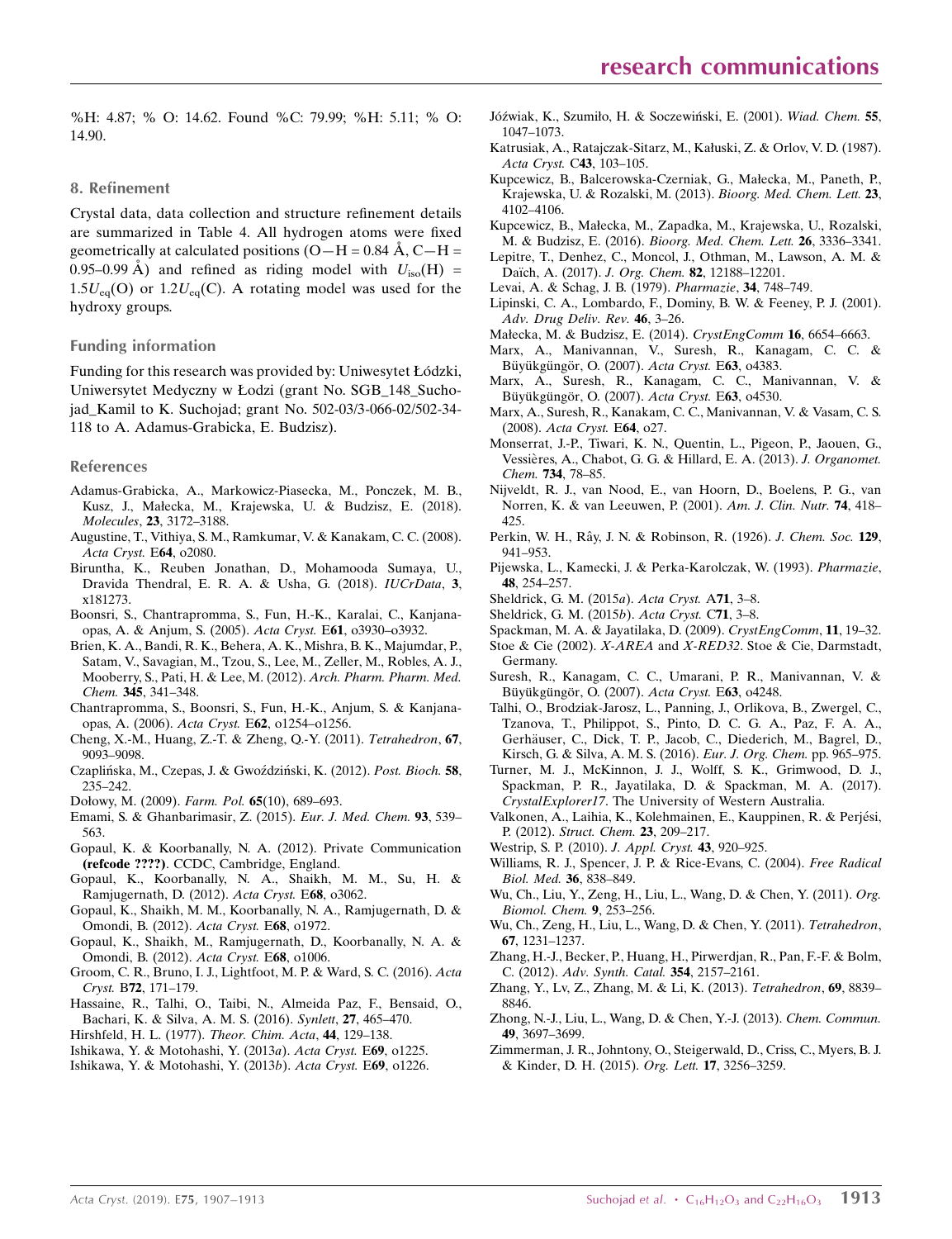# **supporting information**

*Acta Cryst.* (2019). E**75**, 1907-1913 [https://doi.org/10.1107/S2056989019015639]

**Crystal structures of (***E***)-3-(4-hydroxybenzylidene)chroman-4-one and (***E***)-3-(3 hydroxybenzylidene)-2-phenylchroman-4-one**

# **Kamil Suchojad, Anna Dołęga, Angelika Adamus-Grabicka, Elżbieta Budzisz and Magdalena Małecka**

## **Computing details**

For both structures, data collection: *X*-*AREA* (Stoe & Cie, 2002); cell refinement: *X*-*AREA* (Stoe & Cie, 2002); data reduction: *X*-*AREA* (Stoe & Cie, 2002), *X*-*RED32* (Stoe & Cie, 2002); program(s) used to solve structure: SHELXT (Sheldrick, 2015a); program(s) used to refine structure: *SHELXL2014/7* (Sheldrick, 2015b); software used to prepare material for publication: *SHELXL2014/7* (Sheldrick, 2015b), *publCIF* (Westrip, 2010).

**(***E***)-3-(4-Hydroxybenzylidene)chroman-4-one (I)** 

| Crystal data                                      |                                                                         |
|---------------------------------------------------|-------------------------------------------------------------------------|
| $C_{16}H_{12}O_3$                                 | $D_x = 1.428$ Mg m <sup>-3</sup>                                        |
| $M_r = 252.27$                                    | Melting point: 220 K                                                    |
| Monoclinic, $P2_1/c$                              | Mo Ka radiation, $\lambda = 0.71073$ Å                                  |
| $a = 3.8510(2)$ Å                                 | Cell parameters from 219 reflections                                    |
| $b = 22.2541(11)$ Å                               | $\theta = 4.1 - 28.9^{\circ}$                                           |
| $c = 13.7837(9)$ Å                                | $\mu = 0.10$ mm <sup>-1</sup>                                           |
| $\beta$ = 96.766 (5) <sup>o</sup>                 | $T = 120 \text{ K}$                                                     |
| $V = 1173.04(11)$ Å <sup>3</sup>                  | Needle, light-yellow                                                    |
| $Z=4$                                             | $0.4 \times 0.2 \times 0.1$ mm                                          |
| $F(000) = 528$                                    |                                                                         |
| Data collection                                   |                                                                         |
| <b>STOE IPDS 2T</b>                               | 2413 independent reflections                                            |
| diffractometer                                    | 1618 reflections with $I > 2\sigma(I)$                                  |
| Radiation source: GeniX Mo, 0.05 x 0.05 mm2       | $R_{\rm int} = 0.050$                                                   |
| microfocus                                        | $\theta_{\text{max}} = 26.5^{\circ}, \theta_{\text{min}} = 3.7^{\circ}$ |
| Detector resolution: 6.67 pixels mm <sup>-1</sup> | $h = -4 \rightarrow 4$                                                  |
| rotation method, $\omega$ scans                   | $k = -27 \rightarrow 27$                                                |
| 7027 measured reflections                         | $l = -16 \rightarrow 17$                                                |
| Refinement                                        |                                                                         |
| Refinement on $F^2$                               | Primary atom site location: difference Fourier                          |
| Least-squares matrix: full                        | map                                                                     |
| $R[F^2 > 2\sigma(F^2)] = 0.048$                   | Secondary atom site location: difference Fourier                        |
| $wR(F^2) = 0.115$                                 | map                                                                     |
| $S = 1.02$                                        | Hydrogen site location: inferred from                                   |
| 2413 reflections                                  | neighbouring sites                                                      |
| 173 parameters                                    | H-atom parameters constrained                                           |

0 restraints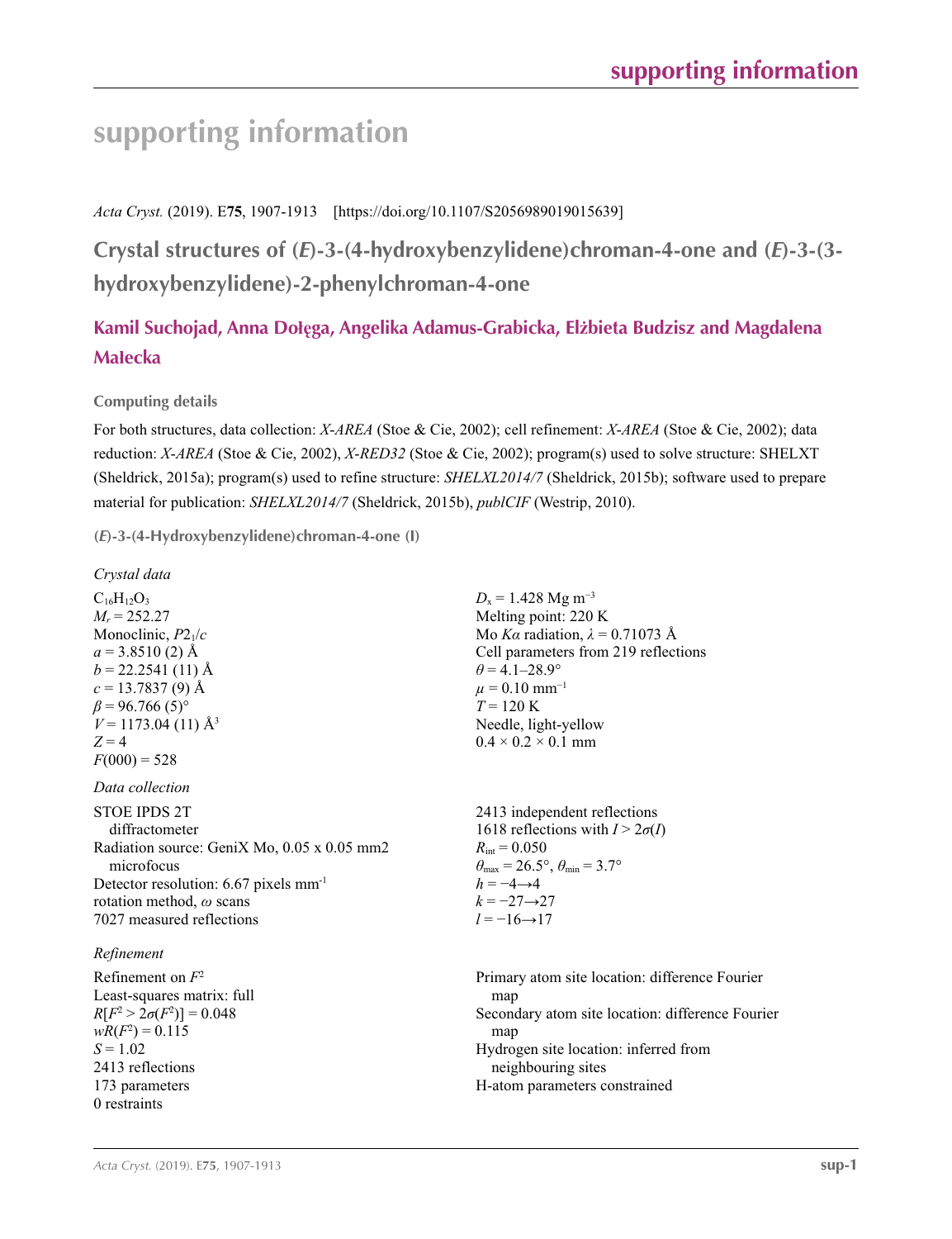$w = 1/[\sigma^2 (F_o^2) + (0.0546P)^2 + 0.2287P]$ where  $P = (F_o^2 + 2F_c^2)/3$  $(\Delta/\sigma)_{\text{max}}$  < 0.001

Δ*ρ*max = 0.19 e Å−3 Δ*ρ*min = −0.19 e Å−3

### *Special details*

**Geometry**. All esds (except the esd in the dihedral angle between two l.s. planes) are estimated using the full covariance matrix. The cell esds are taken into account individually in the estimation of esds in distances, angles and torsion angles; correlations between esds in cell parameters are only used when they are defined by crystal symmetry. An approximate (isotropic) treatment of cell esds is used for estimating esds involving l.s. planes.

*Fractional atomic coordinates and isotropic or equivalent isotropic displacement parameters (Å<sup>2</sup>)* 

|                | $\boldsymbol{x}$ | $\mathcal{Y}$ | $\boldsymbol{Z}$ | $U_{\text{iso}}$ */ $U_{\text{eq}}$ |
|----------------|------------------|---------------|------------------|-------------------------------------|
| O <sub>3</sub> | 0.5127(4)        | 0.21588(6)    | 0.68339(10)      | 0.0282(4)                           |
| H <sub>3</sub> | 0.5952           | 0.1823        | 0.6701           | $0.042*$                            |
| <b>O4</b>      | $-0.1988(4)$     | 0.39218(6)    | 0.15977(10)      | 0.0304(4)                           |
| O <sub>1</sub> | 0.2599(4)        | 0.50810(6)    | 0.36926(10)      | 0.0252(4)                           |
| C9             | 0.1347(5)        | 0.52849(8)    | 0.27851(14)      | 0.0217(4)                           |
| C17            | 0.3626(5)        | 0.25884(8)    | 0.42639(15)      | 0.0218(4)                           |
| H17            | 0.4012           | 0.2441        | 0.3639           | $0.026*$                            |
| C <sub>3</sub> | 0.0393(5)        | 0.40641(8)    | 0.32620(14)      | 0.0207(4)                           |
| C14            | 0.2335(5)        | 0.29994(8)    | 0.60754(15)      | 0.0216(4)                           |
| H14            | 0.1846           | 0.3135        | 0.6698           | $0.026*$                            |
| C11            | 0.0949(5)        | 0.34735(8)    | 0.34238(15)      | 0.0219(4)                           |
| H11            | 0.0614           | 0.3229        | 0.2856           | $0.026*$                            |
| C10            | $-0.0381(5)$     | 0.49118(8)    | 0.20685(15)      | 0.0217(4)                           |
| C12            | 0.1982(5)        | 0.31486(8)    | 0.43307(14)      | 0.0200(4)                           |
| C13            | 0.1298(5)        | 0.33398(8)    | 0.52539(15)      | 0.0219(4)                           |
| H13            | 0.0104           | 0.3709        | 0.5318           | $0.026*$                            |
| C8             | 0.2011(6)        | 0.58826(9)    | 0.25768(15)      | 0.0256(5)                           |
| H8             | 0.3229           | 0.6133        | 0.3061           | $0.031*$                            |
| C15            | 0.4089(5)        | 0.24590(8)    | 0.59954(15)      | 0.0208(4)                           |
| C7             | 0.0889(6)        | 0.61086(9)    | 0.16621(16)      | 0.0277(5)                           |
| H7             | 0.1330           | 0.6518        | 0.1523           | $0.033*$                            |
| C4             | $-0.0782(5)$     | 0.42671(9)    | 0.22612(14)      | 0.0216(4)                           |
| C2             | 0.0920(6)        | 0.45481(8)    | 0.40230(15)      | 0.0227(4)                           |
| H2A            | $-0.1381$        | 0.4662        | 0.4220           | $0.027*$                            |
| H2B            | 0.2363           | 0.4387        | 0.4607           | $0.027*$                            |
| C6             | $-0.0882(6)$     | 0.57486(9)    | 0.09380(16)      | 0.0283(5)                           |
| H6             | $-0.1649$        | 0.5909        | 0.0311           | $0.034*$                            |
| C <sub>5</sub> | $-0.1499(6)$     | 0.51545(9)    | 0.11493(15)      | 0.0249(5)                           |
| H <sub>5</sub> | $-0.2708$        | 0.4906        | 0.0661           | $0.030*$                            |
| C16            | 0.4693(5)        | 0.22483(8)    | 0.50797(15)      | 0.0217(4)                           |
| H16            | 0.5830           | 0.1874        | 0.5018           | $0.026*$                            |

#### *Atomic displacement parameters (Å2 )*

|                | ▼ 71 î    | - 122     | - 133     | - 712     | r 713     | $T_{123}$ |
|----------------|-----------|-----------|-----------|-----------|-----------|-----------|
| O <sub>3</sub> | 0.0407(9) | 0.0236(7) | 0.0200(8) | 0.0065(7) | 0.0022(7) | 0.0031(6) |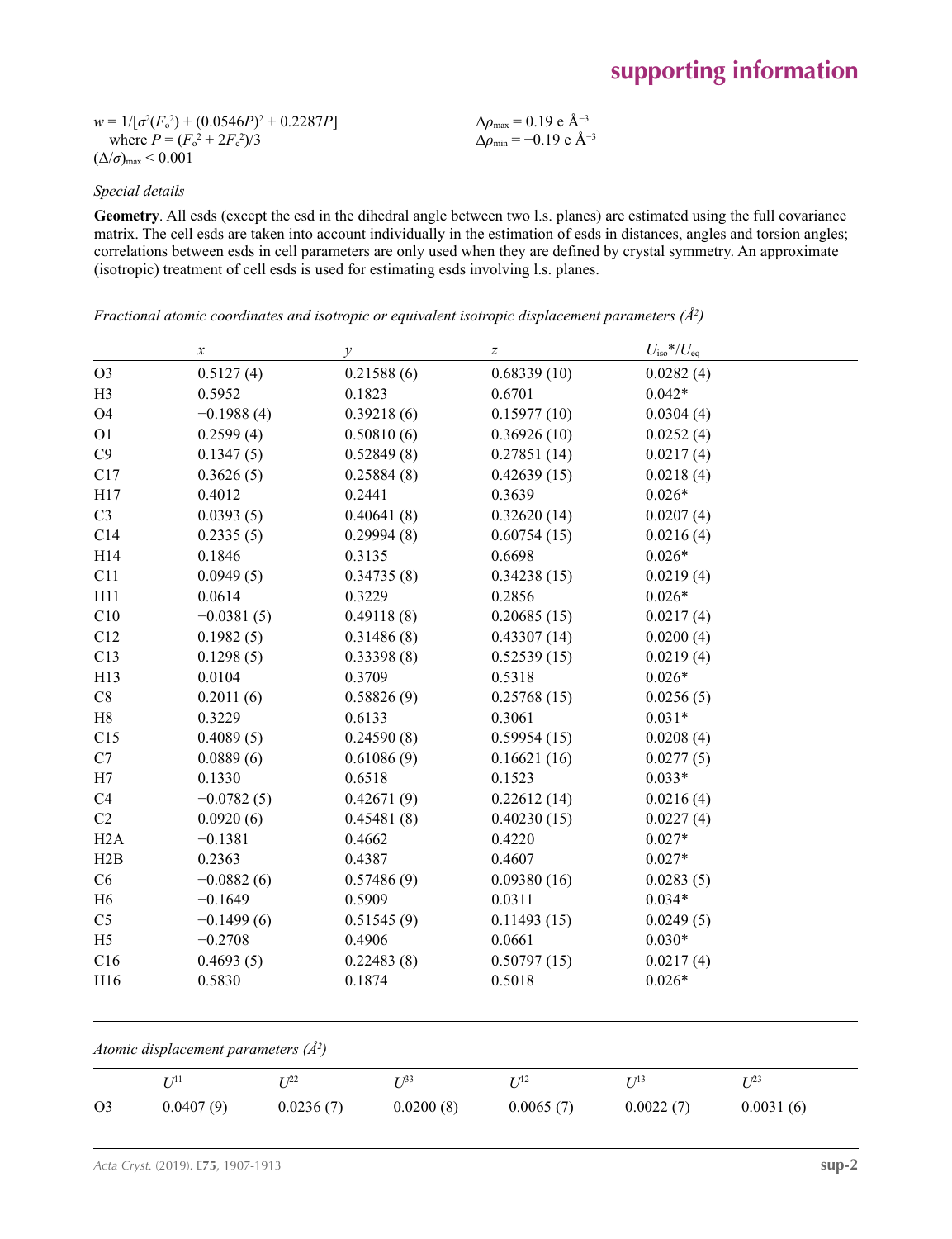# **supporting information**

| O4              | 0.0459(10) | 0.0235(7)  | 0.0198(8)  | $-0.0049(7)$ | $-0.0044(7)$ | $-0.0004(6)$ |
|-----------------|------------|------------|------------|--------------|--------------|--------------|
| O <sub>1</sub>  | 0.0305(8)  | 0.0209(7)  | 0.0231(8)  | $-0.0046(6)$ | $-0.0020(6)$ | 0.0006(6)    |
| C9              | 0.0221(11) | 0.0231(10) | 0.0200(11) | 0.0031(8)    | 0.0023(8)    | 0.0014(8)    |
| C17             | 0.0266(11) | 0.0229(10) | 0.0160(10) | $-0.0013(8)$ | 0.0025(8)    | $-0.0018(8)$ |
| C <sub>3</sub>  | 0.0204(10) | 0.0223(9)  | 0.0190(11) | $-0.0003(8)$ | 0.0015(8)    | 0.0008(8)    |
| C14             | 0.0257(11) | 0.0199(9)  | 0.0192(11) | $-0.0036(8)$ | 0.0030(8)    | $-0.0029(7)$ |
| C <sub>11</sub> | 0.0229(11) | 0.0242(10) | 0.0179(11) | $-0.0002(8)$ | $-0.0003(8)$ | $-0.0023(8)$ |
| C10             | 0.0240(11) | 0.0200(9)  | 0.0212(11) | 0.0025(8)    | 0.0036(9)    | 0.0006(8)    |
| C12             | 0.0205(10) | 0.0215(9)  | 0.0178(10) | $-0.0019(8)$ | 0.0009(8)    | $-0.0008(8)$ |
| C13             | 0.0218(10) | 0.0192(10) | 0.0245(11) | $-0.0005(8)$ | 0.0015(8)    | $-0.0001(8)$ |
| C8              | 0.0271(12) | 0.0228(10) | 0.0276(12) | $-0.0012(8)$ | 0.0052(9)    | $-0.0029(8)$ |
| C15             | 0.0228(10) | 0.0198(9)  | 0.0190(10) | $-0.0023(8)$ | $-0.0010(8)$ | 0.0035(8)    |
| C7              | 0.0345(13) | 0.0200(10) | 0.0303(13) | 0.0021(9)    | 0.0111(10)   | 0.0028(8)    |
| C4              | 0.0235(11) | 0.0234(10) | 0.0169(11) | 0.0013(8)    | $-0.0014(8)$ | $-0.0001(8)$ |
| C <sub>2</sub>  | 0.0280(11) | 0.0203(9)  | 0.0193(11) | $-0.0016(8)$ | 0.0000(9)    | 0.0005(8)    |
| C <sub>6</sub>  | 0.0326(12) | 0.0275(11) | 0.0256(12) | 0.0066(9)    | 0.0070(9)    | 0.0055(9)    |
| C <sub>5</sub>  | 0.0285(12) | 0.0250(10) | 0.0211(11) | 0.0024(8)    | 0.0024(9)    | $-0.0008(8)$ |
| C16             | 0.0249(11) | 0.0169(9)  | 0.0231(11) | 0.0006(8)    | 0.0024(9)    | $-0.0005(8)$ |
|                 |            |            |            |              |              |              |

## *Geometric parameters (Å, º)*

| $O3 - C15$        | 1.354(2)   | $C11 - H11$      | 0.9500     |
|-------------------|------------|------------------|------------|
| $O3-H3$           | 0.8400     | $C10-C5$         | 1.398(3)   |
| $O4 - C4$         | 1.242(2)   | $C10-C4$         | 1.471(3)   |
| $O1 - C9$         | 1.364(2)   | $C12 - C13$      | 1.396(3)   |
| $O1 - C2$         | 1.450(2)   | $C13 - H13$      | 0.9500     |
| $C9 - C8$         | 1.391(3)   | $C8-C7$          | 1.379(3)   |
| $C9 - C10$        | 1.397(3)   | $C8 - H8$        | 0.9500     |
| $C17 - C16$       | 1.378(3)   | $C15 - C16$      | 1.392(3)   |
| $C17 - C12$       | 1.406(3)   | $C7-C6$          | 1.394(3)   |
| $C17 - H17$       | 0.9500     | $C7 - H7$        | 0.9500     |
| $C3 - C11$        | 1.346(3)   | $C2 - H2A$       | 0.9900     |
| $C3-C4$           | 1.471(3)   | $C2 - H2B$       | 0.9900     |
| $C3-C2$           | 1.501(3)   | $C6 - C5$        | 1.381(3)   |
| $C14 - C13$       | 1.382(3)   | $C6 - H6$        | 0.9500     |
| $C14 - C15$       | 1.390(3)   | $C5 - H5$        | 0.9500     |
| $C14 - H14$       | 0.9500     | $C16 - H16$      | 0.9500     |
| $C11 - C12$       | 1.458(3)   |                  |            |
| $C15 - O3 - H3$   | 109.5      | $C7-C8-H8$       | 120.3      |
| $C9 - 01 - C2$    | 115.95(15) | $C9-C8-H8$       | 120.3      |
| $O1 - C9 - C8$    | 116.97(18) | $O3-C15-C14$     | 117.16(18) |
| $O1 - C9 - C10$   | 122.55(17) | $O3 - C15 - C16$ | 122.95(18) |
| $C8 - C9 - C10$   | 120.40(18) | $C14-C15-C16$    | 119.89(18) |
| $C16-C17-C12$     | 121.80(19) | $C8-C7-C6$       | 121.30(19) |
| $C16 - C17 - H17$ | 119.1      | $C8-C7-H7$       | 119.4      |
| $C12-C17-H17$     | 119.1      | $C6-C7-H7$       | 119.4      |
| $C11-C3-C4$       | 118.72(18) | $O4 - C4 - C10$  | 120.57(18) |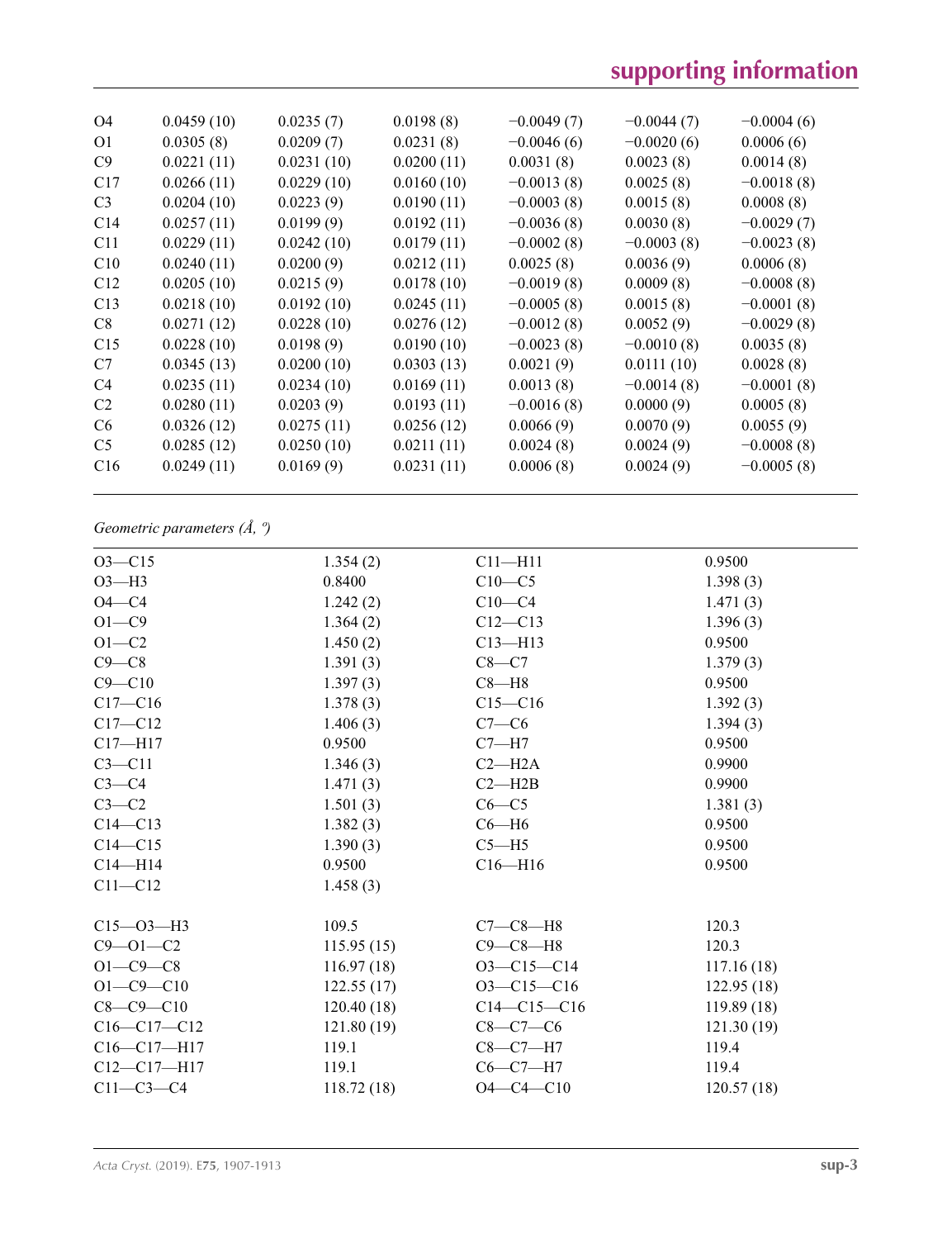| $C11-C3-C2$       | 125.41(18) | $O4 - C4 - C3$    | 123.19(18) |
|-------------------|------------|-------------------|------------|
| $C4-C3-C2$        | 115.86(16) | $C10-C4-C3$       | 116.22(17) |
| $C13 - C14 - C15$ | 120.37(19) | $O1 - C2 - C3$    | 113.35(16) |
| $C13-C14-H14$     | 119.8      | $O1-C2-H2A$       | 108.9      |
| $C15 - C14 - H14$ | 119.8      | $C3-C2-H2A$       | 108.9      |
| $C3 - C11 - C12$  | 130.40(19) | $O1-C2-H2B$       | 108.9      |
| $C3 - C11 - H11$  | 114.8      | $C3-C2-H2B$       | 108.9      |
| $C12 - C11 - H11$ | 114.8      | $H2A - C2 - H2B$  | 107.7      |
| $C5 - C10 - C9$   | 118.78(18) | $C5-C6-C7$        | 118.8(2)   |
| $C5 - C10 - C4$   | 120.86(18) | $C5-C6-H6$        | 120.6      |
| $C9 - C10 - C4$   | 120.22(18) | $C7-C6-H6$        | 120.6      |
| $C13 - C12 - C17$ | 117.70(18) | $C6-C5-C10$       | 121.3(2)   |
| $C13 - C12 - C11$ | 124.65(18) | $C6-C5-H5$        | 119.4      |
| $C17 - C12 - C11$ | 117.57(17) | $C10-C5-H5$       | 119.4      |
| $C14 - C13 - C12$ | 120.83(18) | $C17-C16-C15$     | 119.31(18) |
| $C14 - C13 - H13$ | 119.6      | $C17 - C16 - H16$ | 120.3      |
| $C12 - C13 - H13$ | 119.6      | $C15 - C16 - H16$ | 120.3      |
| $C7-C8-C9$        | 119.48(19) |                   |            |
|                   |            |                   |            |

*Hydrogen-bond geometry (Å, º)*

| $D$ —H | $H \cdots A$ | $D\cdots A$ | $D$ —H… $A$ |
|--------|--------------|-------------|-------------|
| 0.95   | 2.55         | 3.264(2)    | 132         |
| 0.95   | 2.52         | 3.194(2)    | 129         |
| 0.84   | 1.85         | 2.6852(19)  | 172         |
| 0.99   | 2.53         | 3.397(3)    | 147         |
| 0.95   | 2.45         | 2.818(2)    | 103         |
|        |              |             |             |

Symmetry codes: (i) *x*−1, −*y*+1/2, *z*−1/2; (ii) *x*, −*y*+1/2, *z*−1/2; (iii) *x*+1, −*y*+1/2, *z*+1/2; (iv) *x*−1, *y*, *z*.

**(***E***)-3-(3-Hydroxybenzylidene)-2-phenylchroman-4-one (II)** 

### *Crystal data*

| $C_{22}H_{16}O_3$<br>$M_r = 328.37$<br>Triclinic, P1<br>$a = 5.3969$ (6) Å<br>$b = 11.6576(16)$ Å<br>$c = 12.944(2)$ Å<br>$\alpha$ = 91.992 (12)°<br>$\beta$ = 98.282 (10) <sup>o</sup><br>$\gamma = 97.568(10)$ °<br>$V = 797.68(19)$ Å <sup>3</sup><br>$Z = 2$ | $F(000) = 344$<br>$D_x = 1.367$ Mg m <sup>-3</sup><br>Melting point: 210 K<br>Mo Ka radiation, $\lambda = 0.71073$ Å<br>Cell parameters from 3650 reflections<br>$\theta$ = 3.5–29.5°<br>$\mu = 0.09$ mm <sup>-1</sup><br>$T = 120 \text{ K}$<br>Plate, colourless<br>$0.8 \times 0.2 \times 0.05$ mm |
|------------------------------------------------------------------------------------------------------------------------------------------------------------------------------------------------------------------------------------------------------------------|-------------------------------------------------------------------------------------------------------------------------------------------------------------------------------------------------------------------------------------------------------------------------------------------------------|
| Data collection                                                                                                                                                                                                                                                  |                                                                                                                                                                                                                                                                                                       |
| STOE IPDS 2T<br>diffractometer<br>Radiation source: GeniX Mo, 0.05 x 0.05 mm2<br>microfocus<br>Detector resolution: $6.67$ pixels mm <sup>-1</sup>                                                                                                               | rotation method, $\omega$ scans<br>6849 measured reflections<br>3281 independent reflections<br>1804 reflections with $I > 2\sigma(I)$<br>$R_{\rm int} = 0.077$                                                                                                                                       |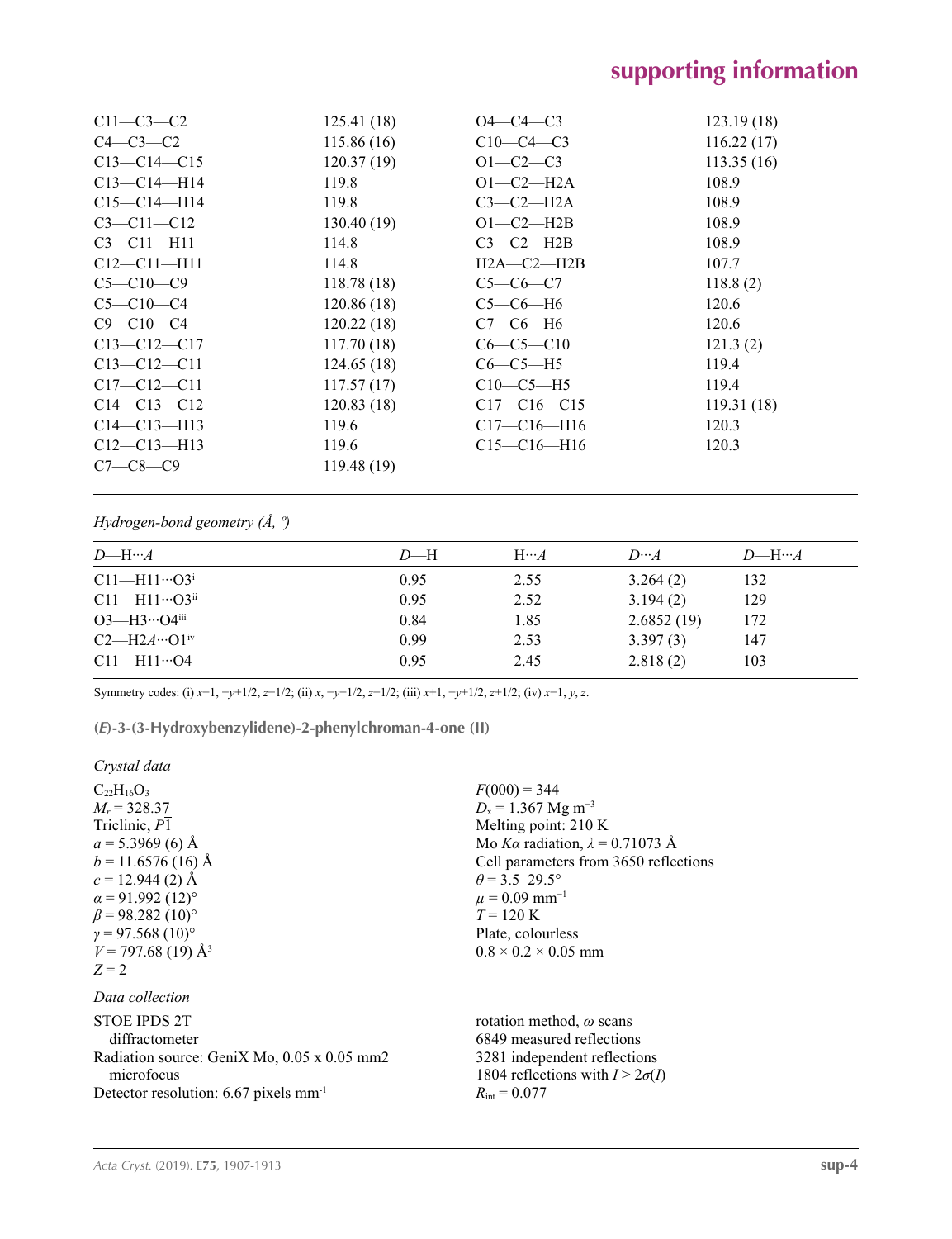| $\theta_{\text{max}} = 26.5^{\circ}, \theta_{\text{min}} = 3.5^{\circ}$ | $k = -13 \rightarrow 14$                                     |
|-------------------------------------------------------------------------|--------------------------------------------------------------|
| $h = -6 \rightarrow 6$                                                  | $l = -16 \rightarrow 16$                                     |
|                                                                         |                                                              |
| Refinement                                                              |                                                              |
| Refinement on $F^2$                                                     | Secondary atom site location: difference Fourier             |
| Least-squares matrix: full                                              | map                                                          |
| $R[F^2 > 2\sigma(F^2)] = 0.068$                                         | Hydrogen site location: inferred from                        |
| $wR(F^2) = 0.200$                                                       | neighbouring sites                                           |
| $S = 0.94$                                                              | H-atom parameters constrained                                |
| 3281 reflections                                                        | $w = 1/[\sigma^2(F_0^2) + (0.1159P)^2]$                      |
| 228 parameters                                                          | where $P = (F_0^2 + 2F_c^2)/3$                               |
| 0 restraints                                                            | $(\Delta/\sigma)_{\text{max}}$ < 0.001                       |
| Primary atom site location: difference Fourier                          | $\Delta \rho_{\text{max}} = 0.23 \text{ e } \text{\AA}^{-3}$ |
| map                                                                     | $\Delta\rho_{\rm min} = -0.29$ e Å <sup>-3</sup>             |
|                                                                         |                                                              |

#### *Special details*

**Geometry**. All esds (except the esd in the dihedral angle between two l.s. planes) are estimated using the full covariance matrix. The cell esds are taken into account individually in the estimation of esds in distances, angles and torsion angles; correlations between esds in cell parameters are only used when they are defined by crystal symmetry. An approximate (isotropic) treatment of cell esds is used for estimating esds involving l.s. planes.

*Fractional atomic coordinates and isotropic or equivalent isotropic displacement parameters (Å<sup>2</sup>)* 

|                | $\boldsymbol{x}$ | $\mathcal{Y}$ | $\boldsymbol{Z}$ | $U_{\rm iso}*/U_{\rm eq}$ |
|----------------|------------------|---------------|------------------|---------------------------|
| O <sub>1</sub> | 0.1107(4)        | 0.13471(17)   | 0.24184(16)      | 0.0423(6)                 |
| O <sub>4</sub> | 0.7889(4)        | 0.30522(17)   | 0.39197(16)      | 0.0432(6)                 |
| O <sub>3</sub> | $-0.1593(4)$     | 0.6939(2)     | 0.44060(17)      | 0.0503(6)                 |
| H <sub>3</sub> | $-0.0545$        | 0.6964        | 0.4956           | $0.075*$                  |
| C10            | 0.5289(5)        | 0.1266(2)     | 0.3391(2)        | 0.0365(7)                 |
| C17            | 0.1145(5)        | 0.5660(2)     | 0.3820(2)        | 0.0390(7)                 |
| H17            | 0.1940           | 0.5611        | 0.4518           | $0.047*$                  |
| C9             | 0.2888(5)        | 0.0736(3)     | 0.2913(2)        | 0.0386(7)                 |
| C <sub>3</sub> | 0.3849(5)        | 0.3163(3)     | 0.2945(2)        | 0.0378(7)                 |
| C7             | 0.3920(6)        | $-0.1113(3)$  | 0.3446(2)        | 0.0453(8)                 |
| H7             | 0.3455           | $-0.1925$     | 0.3474           | $0.054*$                  |
| C <sub>5</sub> | 0.6977(6)        | 0.0575(3)     | 0.3885(2)        | 0.0405(7)                 |
| H <sub>5</sub> | 0.8608           | 0.0925        | 0.4207           | $0.049*$                  |
| C4             | 0.5884(5)        | 0.2528(3)     | 0.3452(2)        | 0.0370(7)                 |
| C15            | $-0.1803(6)$     | 0.6487(3)     | 0.2598(2)        | 0.0431(8)                 |
| H15            | $-0.3077$        | 0.6973        | 0.2454           | $0.052*$                  |
| C16            | $-0.0743(5)$     | 0.6358(3)     | 0.3619(2)        | 0.0401(7)                 |
| C11            | 0.3763(5)        | 0.4240(3)     | 0.3311(2)        | 0.0385(7)                 |
| H11            | 0.5114           | 0.4544        | 0.3843           | $0.046*$                  |
| C12            | 0.1891(5)        | 0.5030(2)     | 0.3014(2)        | 0.0378(7)                 |
| C8             | 0.2210(6)        | $-0.0459(3)$  | 0.2943(2)        | 0.0431(7)                 |
| H8             | 0.0587           | $-0.0818$     | 0.2620           | $0.052*$                  |
| C13            | 0.0823(6)        | 0.5165(3)     | 0.1989(3)        | 0.0442(8)                 |
| H13            | 0.1332           | 0.4755        | 0.1427           | $0.053*$                  |
| C14            | $-0.0998(6)$     | 0.5905(3)     | 0.1791(2)        | 0.0440(8)                 |
| H14            | $-0.1694$        | 0.6010        | 0.1090           | $0.053*$                  |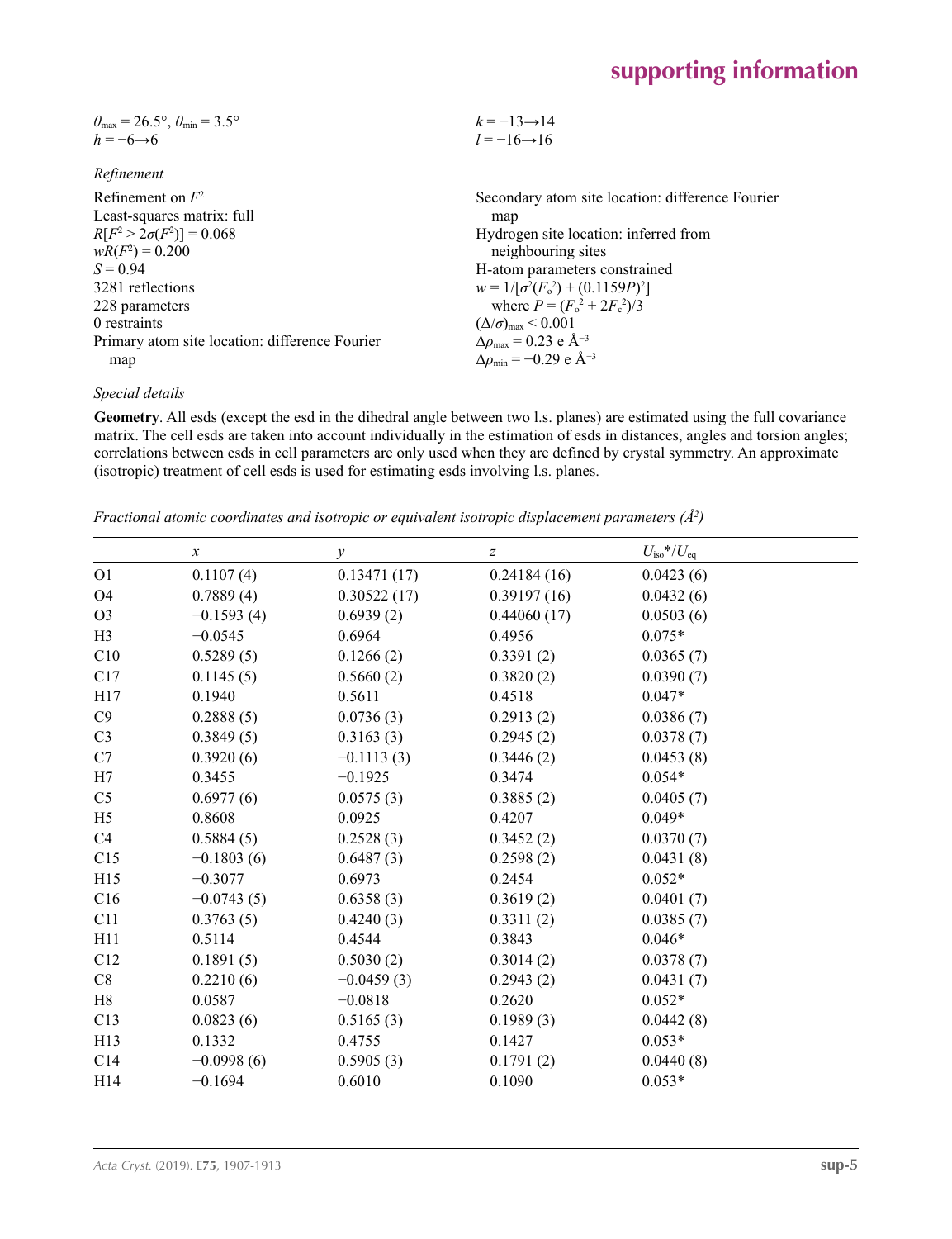| C <sub>2</sub>  | 0.2058(5) | 0.2476(2)    | 0.2083(2)    | 0.0376(7)  |  |
|-----------------|-----------|--------------|--------------|------------|--|
| H <sub>2</sub>  | 0.0587    | 0.2908       | 0.1899       | $0.045*$   |  |
| C <sub>21</sub> | 0.3266(5) | 0.2321(3)    | 0.1100(2)    | 0.0387(7)  |  |
| C <sub>22</sub> | 0.2451(7) | 0.1373(3)    | 0.0408(2)    | 0.0517(9)  |  |
| H22             | 0.1084    | 0.0819       | 0.0531       | $0.062*$   |  |
| C <sub>6</sub>  | 0.6322(6) | $-0.0602(3)$ | 0.3915(2)    | 0.0440(8)  |  |
| H <sub>6</sub>  | 0.7491    | $-0.1062$    | 0.4251       | $0.053*$   |  |
| C <sub>26</sub> | 0.5228(6) | 0.3134(3)    | 0.0894(2)    | 0.0493(8)  |  |
| H <sub>26</sub> | 0.5783    | 0.3797       | 0.1357       | $0.059*$   |  |
| C <sub>23</sub> | 0.3612(8) | 0.1222(3)    | $-0.0467(3)$ | 0.0632(11) |  |
| H <sub>23</sub> | 0.3042    | 0.0566       | $-0.0938$    | $0.076*$   |  |
| C <sub>24</sub> | 0.5596(7) | 0.2024(4)    | $-0.0654(3)$ | 0.0593(10) |  |
| H <sub>24</sub> | 0.6417    | 0.1913       | $-0.1244$    | $0.071*$   |  |
| C <sub>25</sub> | 0.6382(6) | 0.2991(3)    | 0.0022(3)    | 0.0558(9)  |  |
| H <sub>25</sub> | 0.7716    | 0.3556       | $-0.0114$    | $0.067*$   |  |
|                 |           |              |              |            |  |

*Atomic displacement parameters (Å2 )*

|                 | $U^{11}$   | $U^{22}$   | $U^{33}$   | $U^{12}$   | $U^{13}$   | $U^{23}$      |
|-----------------|------------|------------|------------|------------|------------|---------------|
| O <sub>1</sub>  | 0.0412(11) | 0.0325(12) | 0.0520(13) | 0.0005(9)  | 0.0064(10) | 0.0075(10)    |
| O4              | 0.0394(11) | 0.0355(12) | 0.0525(13) | 0.0035(10) | 0.0017(10) | $-0.0001(10)$ |
| O <sub>3</sub>  | 0.0553(13) | 0.0463(14) | 0.0510(13) | 0.0193(11) | 0.0022(10) | 0.0025(11)    |
| C10             | 0.0432(16) | 0.0317(17) | 0.0372(15) | 0.0082(13) | 0.0115(13) | 0.0044(12)    |
| C17             | 0.0413(16) | 0.0267(16) | 0.0469(17) | 0.0024(13) | 0.0014(13) | 0.0043(13)    |
| C9              | 0.0412(16) | 0.0344(17) | 0.0416(16) | 0.0037(13) | 0.0122(13) | 0.0036(13)    |
| C <sub>3</sub>  | 0.0397(15) | 0.0375(17) | 0.0372(16) | 0.0058(13) | 0.0083(13) | 0.0043(13)    |
| C7              | 0.0550(19) | 0.0309(17) | 0.0522(19) | 0.0020(15) | 0.0195(15) | 0.0020(14)    |
| C <sub>5</sub>  | 0.0438(16) | 0.0377(18) | 0.0419(16) | 0.0075(14) | 0.0108(13) | 0.0049(13)    |
| C <sub>4</sub>  | 0.0406(16) | 0.0363(17) | 0.0343(15) | 0.0048(14) | 0.0077(13) | $-0.0015(12)$ |
| C15             | 0.0397(16) | 0.0345(17) | 0.0538(18) | 0.0054(13) | 0.0007(14) | 0.0081(14)    |
| C16             | 0.0428(16) | 0.0294(16) | 0.0478(18) | 0.0044(13) | 0.0063(14) | 0.0033(13)    |
| C11             | 0.0410(16) | 0.0328(17) | 0.0426(16) | 0.0055(13) | 0.0082(13) | 0.0057(13)    |
| C12             | 0.0383(15) | 0.0275(16) | 0.0469(17) | 0.0018(13) | 0.0053(13) | 0.0053(13)    |
| C8              | 0.0455(16) | 0.0343(18) | 0.0504(18) | 0.0023(14) | 0.0134(14) | 0.0009(14)    |
| C13             | 0.0481(17) | 0.0372(18) | 0.0479(17) | 0.0061(14) | 0.0079(14) | 0.0074(14)    |
| C14             | 0.0477(17) | 0.0373(18) | 0.0473(18) | 0.0074(14) | 0.0055(14) | 0.0087(14)    |
| C <sub>2</sub>  | 0.0374(15) | 0.0285(16) | 0.0463(17) | 0.0015(12) | 0.0063(13) | 0.0070(13)    |
| C21             | 0.0391(15) | 0.0376(17) | 0.0390(16) | 0.0077(13) | 0.0016(13) | 0.0051(13)    |
| C22             | 0.064(2)   | 0.041(2)   | 0.0476(19) | 0.0048(17) | 0.0052(16) | $-0.0032(15)$ |
| C6              | 0.0511(18) | 0.0351(18) | 0.0492(18) | 0.0124(14) | 0.0117(15) | 0.0086(14)    |
| C <sub>26</sub> | 0.0465(18) | 0.058(2)   | 0.0433(18) | 0.0043(16) | 0.0078(15) | 0.0034(16)    |
| C <sub>23</sub> | 0.087(3)   | 0.057(2)   | 0.046(2)   | 0.023(2)   | 0.0006(19) | $-0.0052(17)$ |
| C <sub>24</sub> | 0.059(2)   | 0.079(3)   | 0.0456(19) | 0.032(2)   | 0.0082(17) | 0.0074(19)    |
| C <sub>25</sub> | 0.0512(19) | 0.070(3)   | 0.0469(19) | 0.0052(18) | 0.0094(15) | 0.0139(18)    |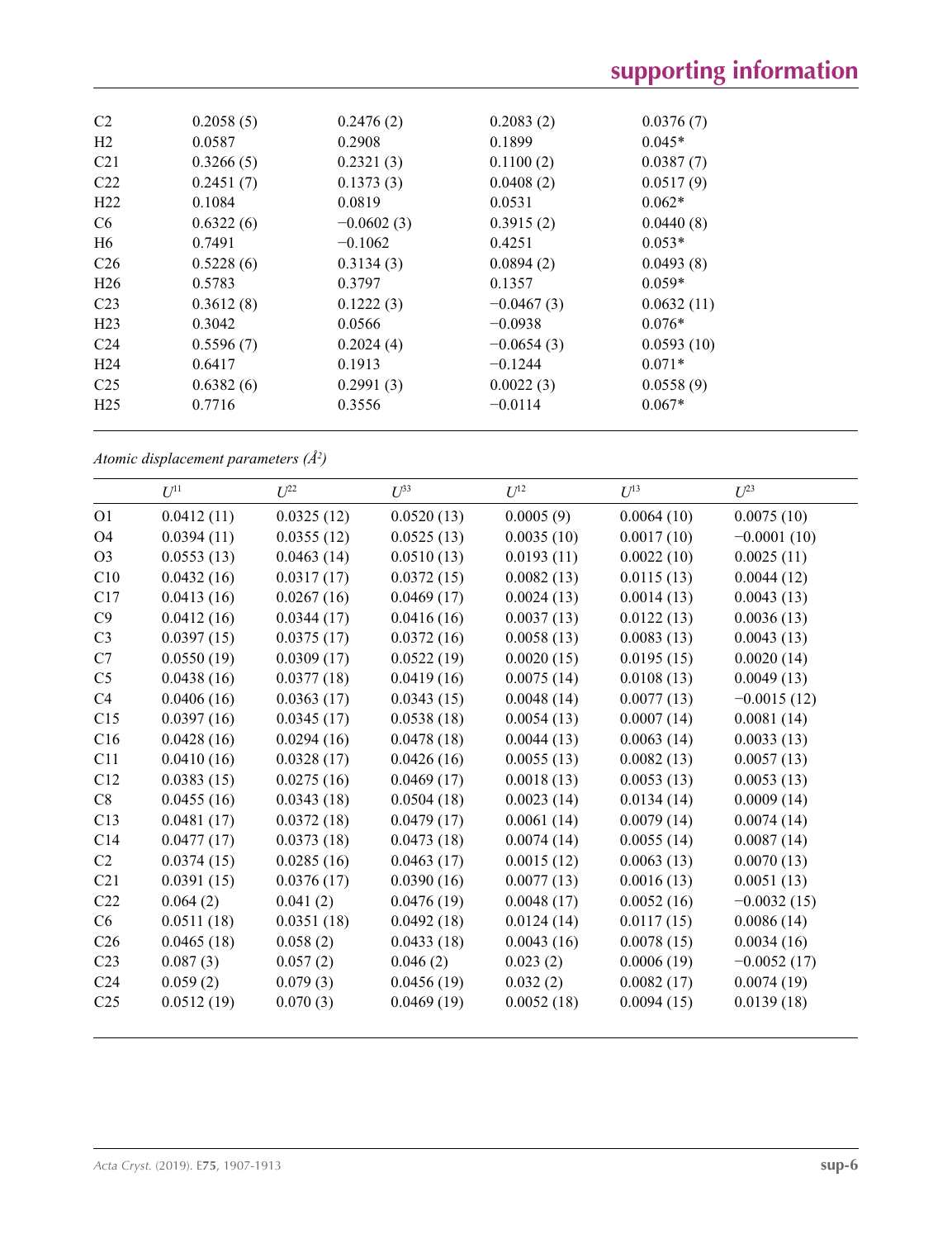*Geometric parameters (Å, º)*

| $O1 - C9$       | 1.369(3) | $C15 - H15$       | 0.9500   |
|-----------------|----------|-------------------|----------|
| $O1 - C2$       | 1.453(3) | $C11 - C12$       | 1.475(4) |
| $O4 - C4$       | 1.234(3) | $C11 - H11$       | 0.9500   |
| $O3 - C16$      | 1.370(4) | $C12 - C13$       | 1.391(4) |
| $O3-H3$         | 0.8400   | $C8 - H8$         | 0.9500   |
| $C10-C5$        | 1.397(4) | $C13-C14$         | 1.393(4) |
| $C10-C9$        | 1.405(4) | $C13 - H13$       | 0.9500   |
| $C10-C4$        | 1.460(4) | $C14 - H14$       | 0.9500   |
| $C17 - C12$     | 1.392(4) | $C2-C21$          | 1.526(4) |
| $C17 - C16$     | 1.388(4) | $C2-H2$           | 1.0000   |
| $C17 - H17$     | 0.9500   | $C21 - C22$       | 1.381(4) |
| $C9 - C8$       | 1.396(4) | $C21 - C26$       | 1.388(4) |
| $C3 - C11$      | 1.335(4) | $C22-C23$         | 1.387(5) |
| $C3-C4$         | 1.492(4) | $C22-H22$         | 0.9500   |
| $C3-C2$         | 1.499(4) | $C6 - H6$         | 0.9500   |
| $C7-C8$         | 1.380(4) | $C26-C25$         | 1.381(4) |
| $C7-C6$         | 1.396(4) | $C26 - H26$       | 0.9500   |
| $C7 - H7$       | 0.9500   | $C23-C24$         | 1.381(5) |
| $C5-C6$         | 1.374(4) | $C23 - H23$       | 0.9500   |
| $C5 - H5$       | 0.9500   | $C24 - C25$       | 1.383(5) |
| $C15-C14$       | 1.378(4) | $C24 - H24$       | 0.9500   |
| $C15 - C16$     | 1.383(4) | $C25 - H25$       | 0.9500   |
| $C9 - 01 - C2$  | 115.9(2) | $C7-C8-H8$        | 120.3    |
| $C16 - O3 - H3$ | 109.5    | $C9 - C8 - H8$    | 120.3    |
| $C5 - C10 - C9$ | 118.8(3) | $C12-C13-C14$     | 119.7(3) |
| $C5 - C10 - C4$ | 121.1(3) | $C12-C13-H13$     | 120.1    |
| $C9 - C10 - C4$ | 119.8(2) | $C14 - C13 - H13$ | 120.1    |
| $C12-C17-C16$   | 120.9(3) | $C15-C14-C13$     | 121.0(3) |
| $C12-C17-H17$   | 119.5    | $C15 - C14 - H14$ | 119.5    |
| C16-C17-H17     | 119.5    | $C13 - C14 - H14$ | 119.5    |
| $O1 - C9 - C8$  | 117.0(3) | $O1 - C2 - C3$    | 111.0(2) |
| $O1 - C9 - C10$ | 122.8(3) | $O1 - C2 - C21$   | 109.4(2) |
| $C8 - C9 - C10$ | 120.2(3) | $C3 - C2 - C21$   | 112.3(2) |
| $C11-C3-C4$     | 118.3(3) | $O1 - C2 - H2$    | 108.0    |
| $C11 - C3 - C2$ | 127.3(3) | $C3-C2-H2$        | 108.0    |
| $C4-C3-C2$      | 114.4(2) | $C21-C2-H2$       | 108.0    |
| $C8-C7-C6$      | 121.1(3) | $C22-C21-C26$     | 118.9(3) |
| $C8-C7-H7$      | 119.5    | $C22-C21-C2$      | 121.1(3) |
| $C6-C7-H7$      | 119.5    | $C26 - C21 - C2$  | 120.1(3) |
| $C6 - C5 - C10$ | 121.2(3) | $C21 - C22 - C23$ | 120.6(3) |
| $C6-C5-H5$      | 119.4    | $C21 - C22 - H22$ | 119.7    |
| $C10-C5-H5$     | 119.4    | $C23 - C22 - H22$ | 119.7    |
| $O4 - C4 - C10$ | 123.2(3) | $C5 - C6 - C7$    | 119.3(3) |
| $O4 - C4 - C3$  | 121.2(3) | $C5-C6-H6$        | 120.3    |
| $C10-C4-C3$     | 115.6(3) | $C7-C6-H6$        | 120.3    |